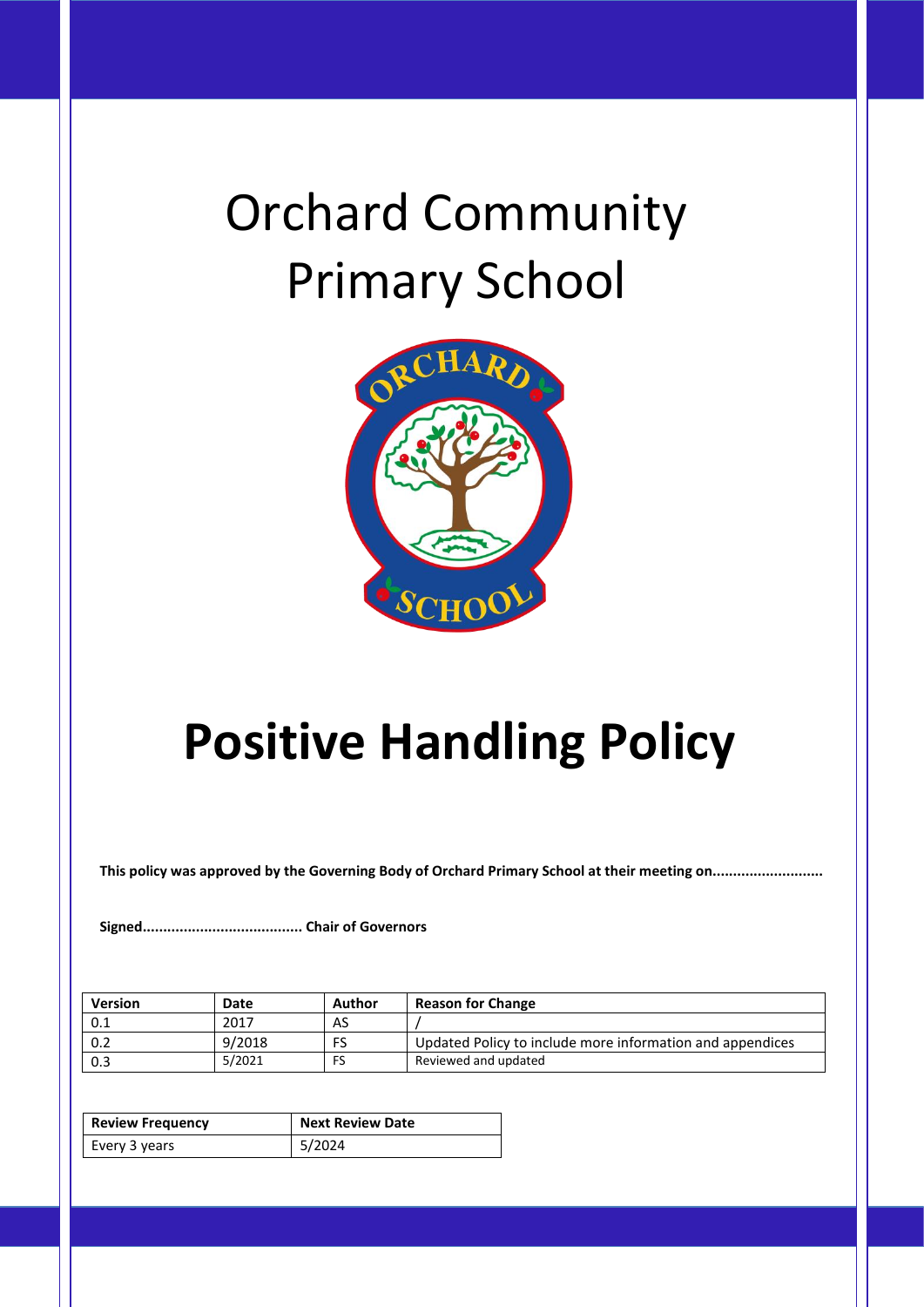#### **Introduction**

At Orchard Primary School the safety and welfare of our pupils, employees and visitors to the school is of the utmost importance. This policy has been created to ensure that, should the situation arise, staff and parents are aware of the correct procedures in the use of force to restrain or physically direct a child, regarded as a last resort when there is no realistic alternative. It is designed to help staff to ensure that any actions they take are reasonable, proportionate and absolutely necessary.

It should be considered alongside the most recent national guidance in positive handling as well as alongside the following relevant policies:

- **Behaviour Policy**
- Exclusion Policy
- Health and Safety Policy
- Safeguarding/Child Protection Policy
- Anti-Bullying Policy
- Equalities Policies

This policy has been written with reference to the following resources:

- Guidance on the Use of Restrictive Physical Interventions for Staff Working with Children and Adults who display Extreme Behaviour in Association with Learning Disability and/or Autistic Spectrum Disorders (2002)
- Guidance on the Use of Restrictive Physical Interventions for Pupils with Severe Behavioural Difficulties (2003)
- http://www.education.gov.uk/childrenandyoungpeople/sen/sen/types/clneeds/a0013105/guidance-onthe-use-of-restrictive-physical-interventions
- http://www.homeoffice.gov.uk/publications/police/operational-policing/pacecodes/?view=Standard&pubID=810826
- Legislative links Education and Inspections Act 2006 http://www.legislation.gov.uk/ukpga/2006/40/contents
- DfE Use of Reasonable Force, Advice for Headteachers, staff and Governing Bodies

# **Aim**

This policy aims to give all members of the school community clear guidance so that any physical intervention that they undertake is carried out in a way that supports the school's values. In particular, it aims to describe the circumstances in which restrictive physical intervention is an appropriate response and how staff at the school will fulfil their responsibilities in those circumstances. The school will ensure that pupils understand the need for and respond to clearly defined limits, which govern behaviour in the school.

# **Principles**

An effective behaviour and discipline policy should secure an orderly and purposeful atmosphere in which activities and learning can take place. There may, however, be rare occasions when staff will need to use 'reasonable force' and the use of restraint or physical interventions in order to prevent injury, damage to property, the breakdown of discipline, or control children or young people for safety reasons.

The term 'Positive Handling' includes a wide range of supportive strategies for managing challenging behaviour. Included in this framework are a small number of responses which may involve the use of force to control or restrain a pupil.

The term 'physical restraint' is used when force is used to overcome active resistance. At Orchard, restraint is used as a safety-measure, not a sanction. The purpose of any physical contact, including restraint, is to *safeguard*  and promote the welfare of the person being held, along with anybody else whose welfare is being threatened.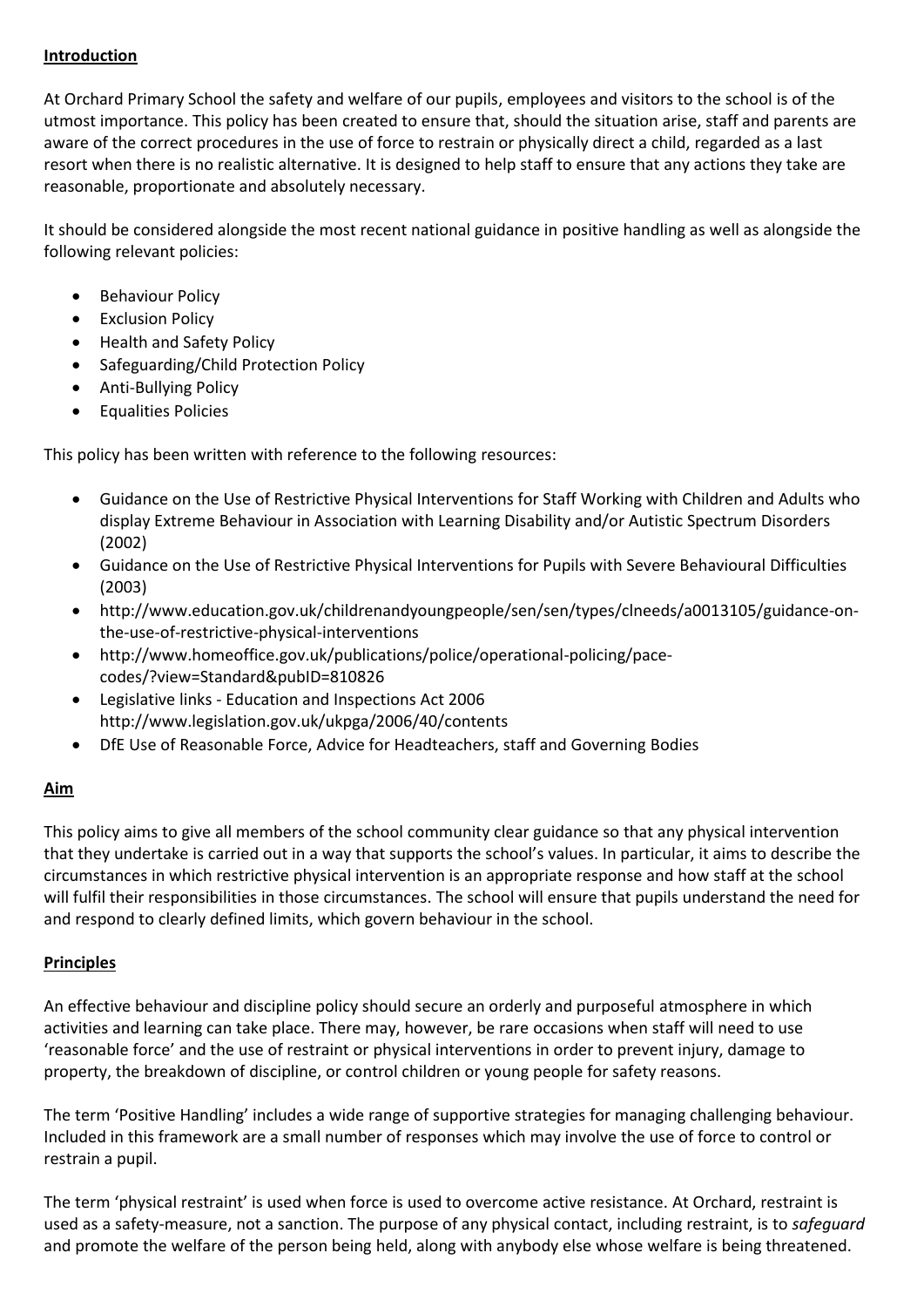#### **Positive Behaviour Management**

All physical interventions at this school are conducted within a framework of Positive Behaviour Management.

Staff can minimise the likelihood of any incidents by:

- creating a calm, orderly and supportive school climate that minimises the risk of violence of any kind
- providing an active approach to teaching children how to manage strong emotions
- effective management of individual incidents

The school's Behaviour Policy is intended to reward effort and application, and encourage pupils to take responsibility for improving their own behaviour. Part of our preventative approach to risk reduction involves looking for early warning signs, learning and communicating any factors which may influence poor behaviour and taking steps to divert behaviours leading towards foreseeable risk.

#### **Risk Assessments and Personal Handling Plans (Appendix A)**

At times some of our pupils present challenging behaviours.

It is vital that we adopt the correct approach to dealing with these behaviours for the individual and then implement them consistently. To ensure this the Headteacher, in conjunction with those people who know the individual best, will assess the risks posed by the behaviours and then draw up a Personal Handling Plan (PHP).

#### **Behaviour Support Plans (Appendix B)**

The Risk Assessment is part of, and will inform, the Behaviour Support Plan. This identifies triggers and early warning signs that indicate inappropriate behaviours may develop.

It will also provide strategies for the individual and for staff to reduce or modify the inappropriate behaviours and to empower the individual to take control of their own conduct. Staff must become familiar with the BSPs of the pupils they work with and follow them precisely.

There may be aspects of physical intervention included in these behaviour plans. Only those staff who have undergone the relevant Team Teach Training should participate in the physical interventions outlined in the BMPs.

## **Minimising the need to use Positive Handling: De-escalation Strategies**

All teachers need to be aware of strategies and techniques for dealing with difficult pupils and steps, which they can take to defuse and calm a situation.

Before using physical intervention always consider the following:

- Have you exhausted non-physical methods of intervention?
- Have you had regard for the pupil's level of understanding and age?
- As far as possible, have you made your intentions clear to the child?
- Have you discussed and agreed with parents the range of acceptable responses to their son/daughter's challenging behaviour?
- How important is the outcome? Does the benefit of achievement involving physical intervention outweigh not achieving without physical intervention occurring?
- Is there another adult present?
- Have you had appropriate Team Teach training?

The use of the following may exclude the need for physical intervention**.**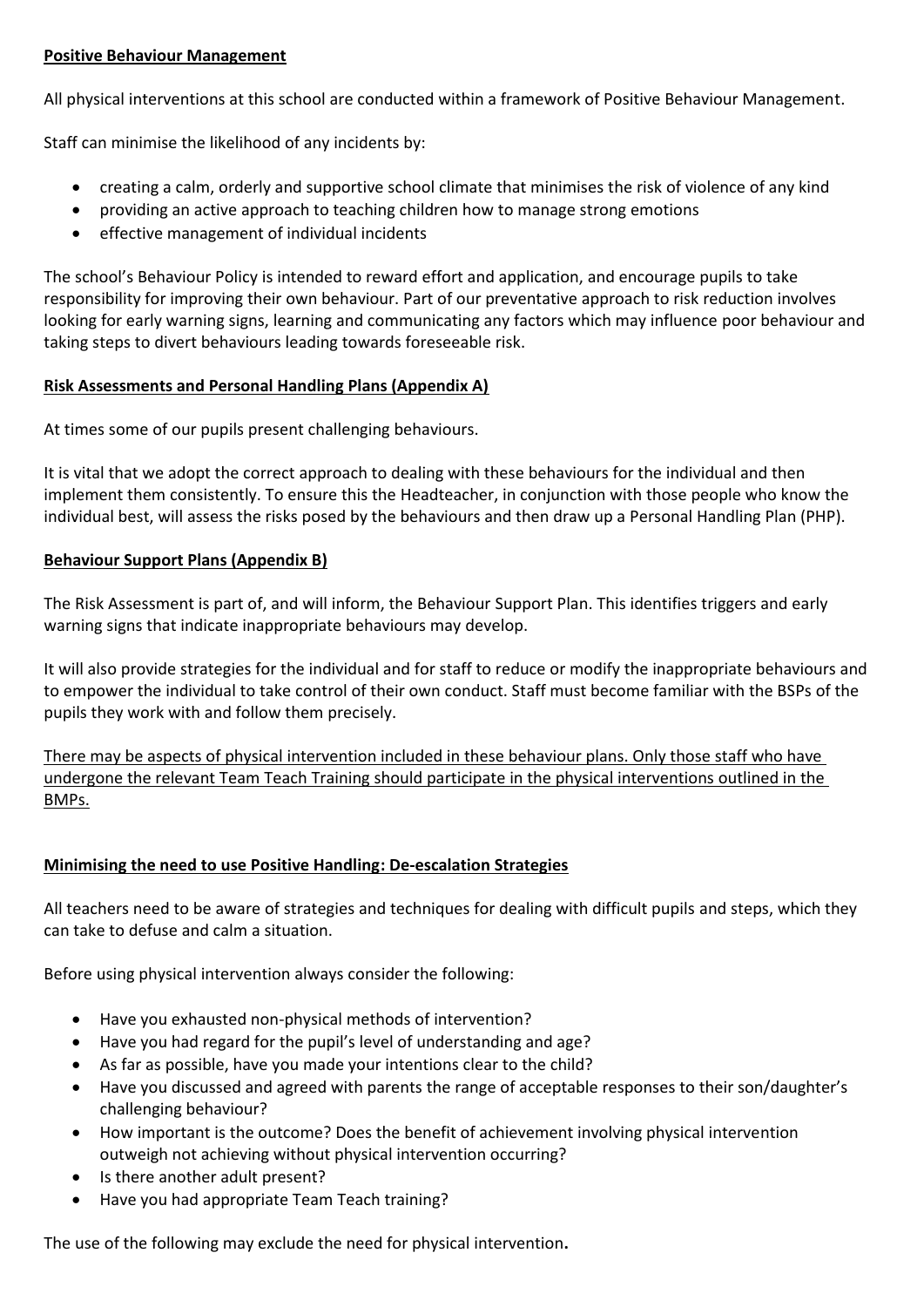- Show care and concern by acknowledging unacceptable behaviour and requesting alternatives using negotiation, reason and distraction.
- Give clear directions for pupils to stop using simple, clear statements.
- Remind them about rules and likely outcomes.
- Speak and move calmly and confidently.
- Well- chosen language is used to de-escalate situations.
- Remove an audience from the immediate location or take vulnerable pupils to a safer place.
- Make the environment safer by moving furniture and removing objects which could be used as weapons.
- Use positive touch to guide or escort pupils to somewhere less pressured.
- Ensure that colleagues know what is happening and get help before the problem escalates.
- Planned ignoring sizing up which behaviour needs intervention and which to ignore
- Giving a signal 'the look', catching the child's eye or pointing to him/her when aware that misbehaviour is contemplated or beginning
- Coming closer and touching having the pupil near an adult or giving a pat on the shoulder while making a limiting demand - proximity
- Showing interest a student may be diverted from misbehaviour if an adult shows interest in the task
- Humour kidding the pupil out of it not sarcasm
- Offering help when the pupil is about to become frustrated
- Regrouping
- Changing activities when tension mounts or interest flags
- Friendly appeal a) Appeal to a personal relationship; b) Warning of consequences 'that's dangerous' c) Peer group reaction "what will the others think?'
- Time out. Pupils are made to face away from the group, or sit distant from the group alone
- Distraction refocusing attention to a new task or situation

## **Circumstances in which Positive Handling may be used**

Physical intervention should be avoided wherever possible and where it is needed, for example where pupils with severe behavioural difficulties present a risk to themselves and others, it must be in the best interest of the child/vulnerable adult and should be only the minimum required.

There are times when physical intervention is appropriate but it must be used in ways that maintain the safety and dignity of all concerned as far as this is possible.

Section 550A of The Education Act 2006 under the heading *Power to Restrain Pupils* allows teachers and other authorised staff of a school to use reasonable force in accordance with the following:

- If the young person is in immediate danger of harming himself or others
- If the young person is in danger of seriously causing damage or vandalism to property
- Physical Intervention can be used when a pupil is engaging in any behaviour that is prejudicial to maintaining good order and discipline at school or amongst any of its pupils whether in a teaching session or otherwise
- Committing any criminal offence (or for a child under the age of criminal responsibility, what would be classed as an offence for an older pupil).

Examples of situations that fall within these categories might include the following, if:

- A pupil attacks a member of staff, or another pupil;
- Pupils are fighting;
- A pupil is engaged in, or is on the verge of committing, deliberate significant damage or vandalism to property;
- Misuse of equipment or dangerous materials;
- Carrying and/or using weapons;
- A pupil is running in such a way in which he or she might have or cause an accident likely to injure him or herself or others;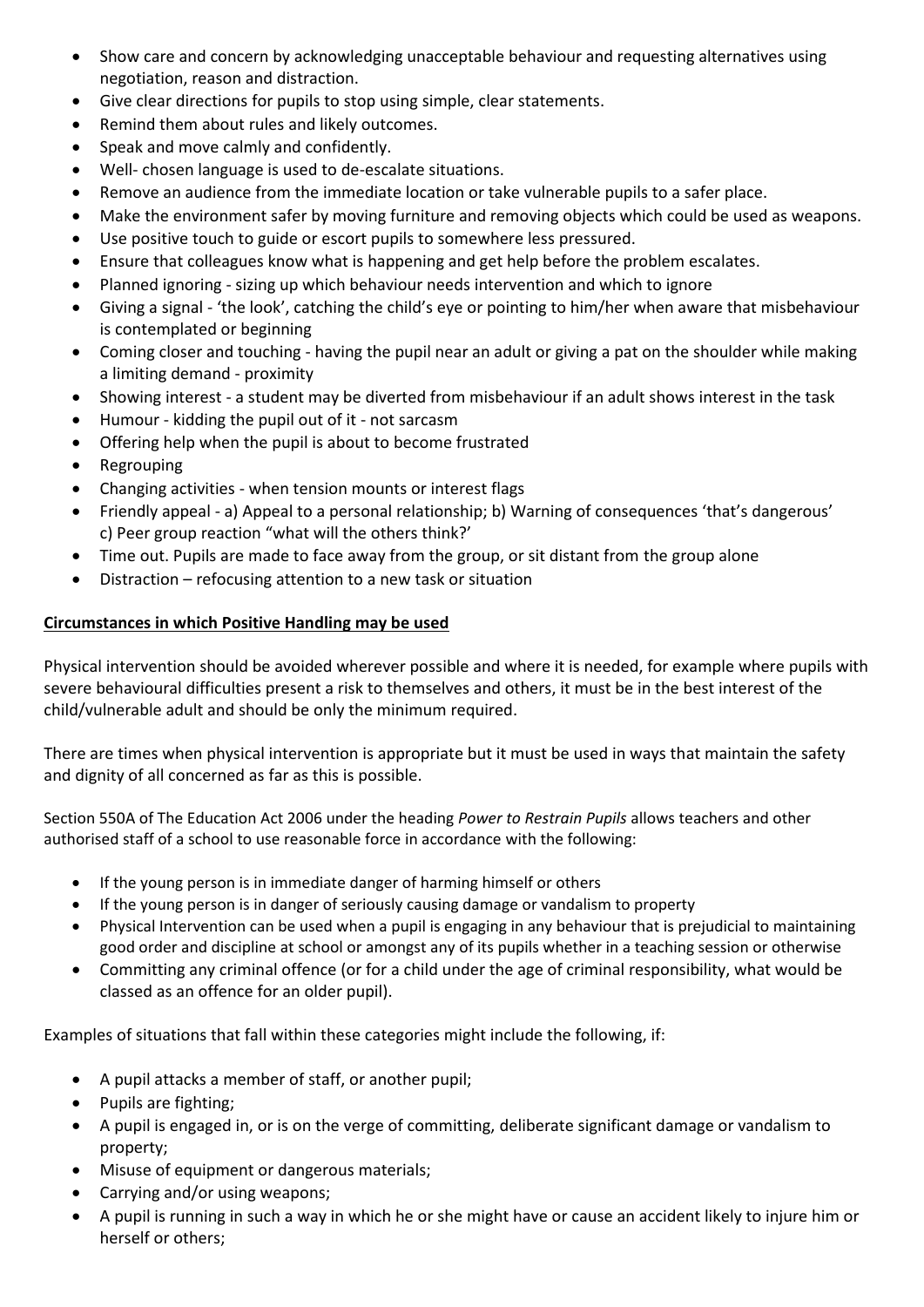- A pupil absconds from class or tries to leave school (N.B. this will only apply if a pupil could be at risk if not kept in the classroom or at school).
- A disruptive pupil persistently refuses to obey an order to leave a classroom;
- A pupil is behaving a way that is seriously disrupting a lesson.
- A pupil demonstrated behaviour which causes significant concern for the health and safety of a group or class.

#### **General advice for staff - Reasonable and Proportionate Use of Positive Handling**

The decision to use physical intervention will be taken in the context of the level of risk presented by the behaviour, the seriousness of the incident and the relative risks of the use of physical intervention compared with any available alternative.

Positive Handling uses the minimum degree of force necessary for the shortest period of time

The scale and nature of any physical intervention must be proportionate to both the behaviour of the individual to be controlled, and the nature of the harm they might cause.

When physical controls are considered staff should think about the answers to the following questions:

- How is this in the best interest of the pupil?
- Why is a less intrusive intervention not preferable?
- Why do we have to act now?
- Why am I the best person to be doing this?
- Why is this absolutely necessary?

If staff can answer these questions it is more likely that a physical intervention will be judged to be reasonable and proportionate.

#### **Procedures/Action Steps**

If physical intervention is necessary staff should follow the guidelines below to ensure the protection of pupils and reduce their own vulnerability to complaint.

- Be sure that you are aware of and complying with the school policy for behaviour and discipline.
- Staff should have good grounds for believing restraint to be necessary.
- Physical intervention should only be used after all other less intrusive methods have been attempted or considered.
- Wherever possible call for assistance using the agreed help protocol (red triangle)and secure the presence of other staff before applying restraint. These staff can act as assistants or witnesses.
- The lead person in any restraint (normally the staff member who has been challenged) must be clearly identified; they will be the one to decide when to ask for assistance from others present. The exception to this is when others in the area perceive the pupil or the staff member to be in danger.
- Staff teams may decide in order to avoid confusion, interrupt, or inflame a situation to use an agreed 'key' word to ask for help. This use of the key word (agreed by all staff in preparation for such an incident) does not alert the pupil with challenging behaviours that you are calling for help. This may help the situation to be kept as calm as possible.
- Only the minimum force necessary to prevent injury or damage should be applied.
- Restraint should be an act of care and control, not punishment. Physical restraint should not be used purely to force compliance with staff instructions when there is no immediate danger present to people and property.
- Tell the pupil why you are restraining them i.e. to avoid the pupil harming themselves or others or property. It is helpful for witnesses to hear you make these statements
- Whilst holding a pupil, speak calmly as a way of reassurance e.g.; I'm doing this to keep you safe" or "I'm going to hold you until you are calm." Continue to communicate with the pupil throughout the incident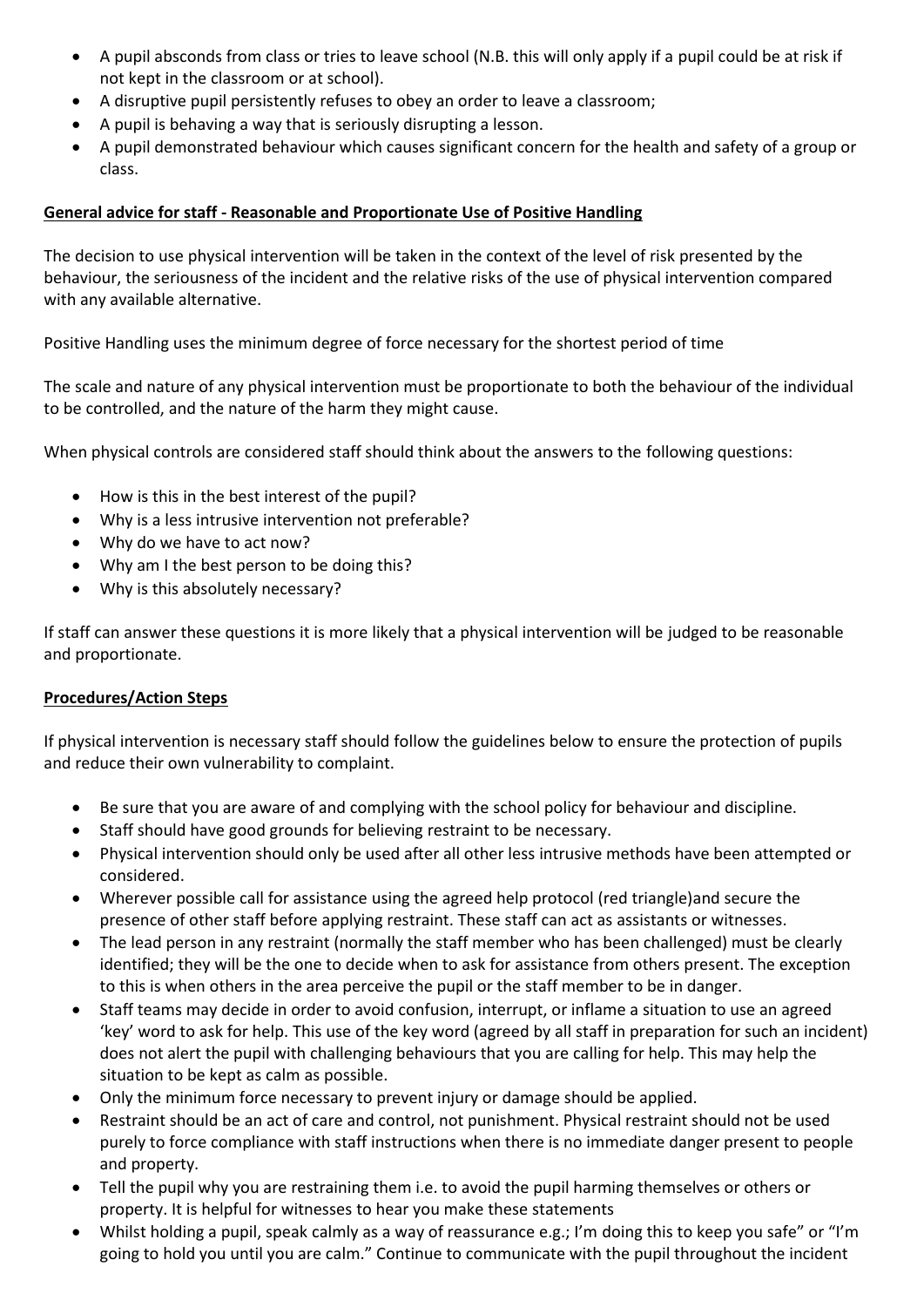e.g. "I am holding you safely until you can hold yourself safely" when holding a child to ensure their safety and that of others around. "I care too much to let you hurt……yourself….other people……let yourself do something you would later feel bad about…."

- Make it clear that restraint will be removed as soon as it ceases to be necessary;
- Once safe, restraint should be relaxed as soon as possible to allow the student to gain self-control.
- The circumstances and justification for physical restraint should be noted immediately in the Incident Book and pupils BMP records.
- Senior staff should be informed. They will take an early opportunity to discuss the incident with staff or respond to any request for supportive discussion.
- The restraint should be discussed with the pupil (if appropriate) and shared with parents at the earliest opportunity.
- All those involved should be de-briefed after incidents to explore more positive/effective responses to future difficult situations.

Staff have a duty of care to themselves and to others; the duty of care includes taking reasonable measures to prevent harm. When it appears necessary to restrain a pupil, physical restraint is a form of control that is legally defensible once other alternatives have been employed or considered or when the urgency of the situation does not allow for other methods to be employed.

Staff should be aware that they might need to justify their actions if they have used physical intervention.

The use of physical intervention will take into account the characteristics of the pupil, including their age, gender, SEN, physical needs or disability, developmental level or cultural issues.

#### **Who can use Positive Handling?**

It is the policy of Orchard Primary School that as many staff as is possible are trained in the pre-emotive and responsive positive handling strategies and techniques of Team Teach, to complement the behaviour management approaches and strategies reflected in the school's Behaviour Policy. Once trained, staff can use their certificate details to register and log into the Team Teach website [http://www.team](http://www.team-teach.co.uk/Lets_Share.html)[teach.co.uk/Lets\\_Share.html.](http://www.team-teach.co.uk/Lets_Share.html)

Only members of staff in receipt of this training are authorised by the Headteacher to use reasonable force, as a last resort, to control or restrain pupils.

Authorisation is not given to volunteers, students on placement, agency teachers and visitors.

It is the responsibility of the Headteacher to ensure that staff are fully informed of the school's policy and understand what authorisation entails. The Headteacher will arrange training and guidance to staff as appropriate.

This school has adopted elements of the Team Teach Method for Restrictive Physical Interventions. All training courses have been led by trainers fully accredited by the British Institute of Learning Disabilities (BILD) in accordance with the DfE and Department for Health guidance, and within rigorous guidelines.

#### **Reasonable physical interventions**

Restrictive physical interventions may include:

- Bodily contact- where the physical presence of one or more people is used to control a pupil, e.g. physically interposing between pupils; blocking a pupil's path; holding or 'shepherding' a pupil; using agreed, approved restricted holds.
- Environmental- where a change is applied within the environment for example shutting a door or the use of locks or key pads to prevent access to a particular area.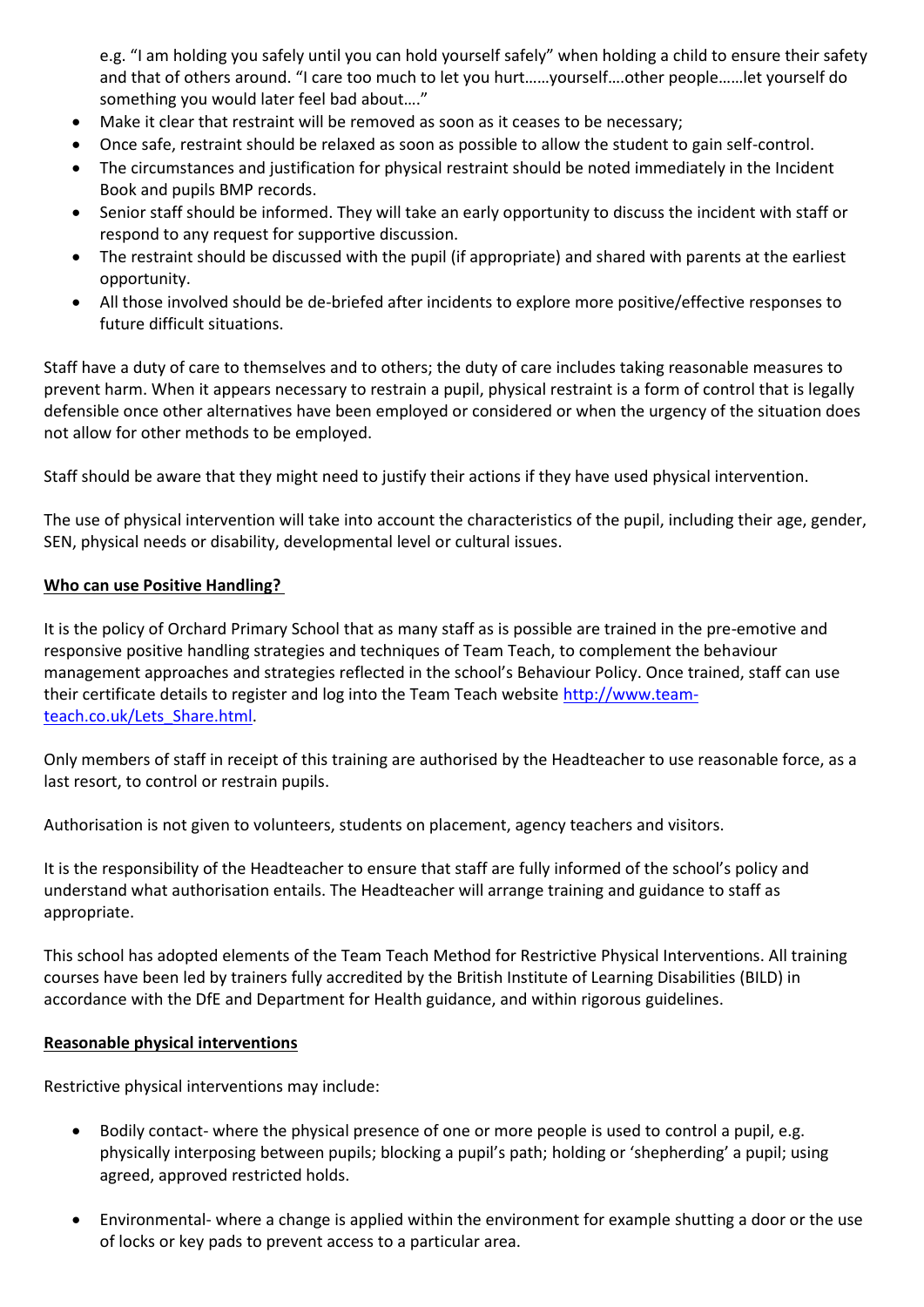### **Unreasonable use of force/Prohibited forms of Restraint or Holding**

It is not reasonable to use force simply to enforce compliance in circumstances where there is no risk. Nor is it reasonable to use any more force than is necessary to achieve a reduction in risk. Under no circumstances should pain be deliberately inflicted or should pupils be deliberately subjected to undignified or humiliating treatment (this should not be confused with the unavoidable discomfort associated with some approved techniques for disengaging from assaults such as bites and grabs.)

Reasonable force DOES NOT include the following actions, or any others that may reasonably be expected to cause injury or be considered indecent. For example:

- Holding around the neck or collar
- Restricting a young person's ability to breathe
- Twisting or forcing limbs against a joint
- Holding or pulling by hair or ear
- Locking a young person in a room
- Corporal punishment (or the threat of it)
- Any act or threat of an act, such as hitting, kicking, slapping, punching, prodding, poking, throwing an object, rough handling etc... which causes or threatens harm or the expectation of harm to a pupil
- Holding a child face down (supine holds should only be used for specific identified children, if it is the only safe way to hold the child. A dynamic risk assessment will need to be made).

The above actions are forbidden and could lead to disciplinary action against staff.

### **Seclusion**

Other than as a one-off emergency measure to protect health and safety, force should not be used to keep a pupil secluded (locked in a room on their own). Seclusion is only lawful by specific court order and will not be part of a planned strategy at this school.

Children are not allowed to be put in a room with an adult on the outside.

Whenever children need time away from class they will always be supervised by adults in the same room.

## **The Post Incident Support structure for Pupils and Staff**

Following a serious incident it is the policy of this school to offer support for all involved. People take time to recover from a serious incident. Until the incident has subsided the only priority is to reduce risk and calm the situation down. Staff should avoid saying or doing anything which could inflame the situation during the recovery phase.

Immediate action should be taken to ensure medical help is sought if there are any injuries which require more than basic first aid. Any injuries should be reported –children in the incident register and both children and staff in the Local Authority Incident Reporting Form. Both are kept in the office. It is important to note that injury in itself is not evidence of malpractice.

Even when staff attempt to do everything right, things can go wrong. Part of the post incident support staff may involve a reminder of this, as people tend to blame themselves when things go wrong.

Time needs to be taken to repair relationships. When careful steps are taken to repair relationships a serious incident does not necessarily result in long term damage.

Time needs to be given to following up incidents so that children have an opportunity to express their feelings, suggest alternative courses of action for the future and appreciate other people's perspective. This is an opportunity for learning for all concerned.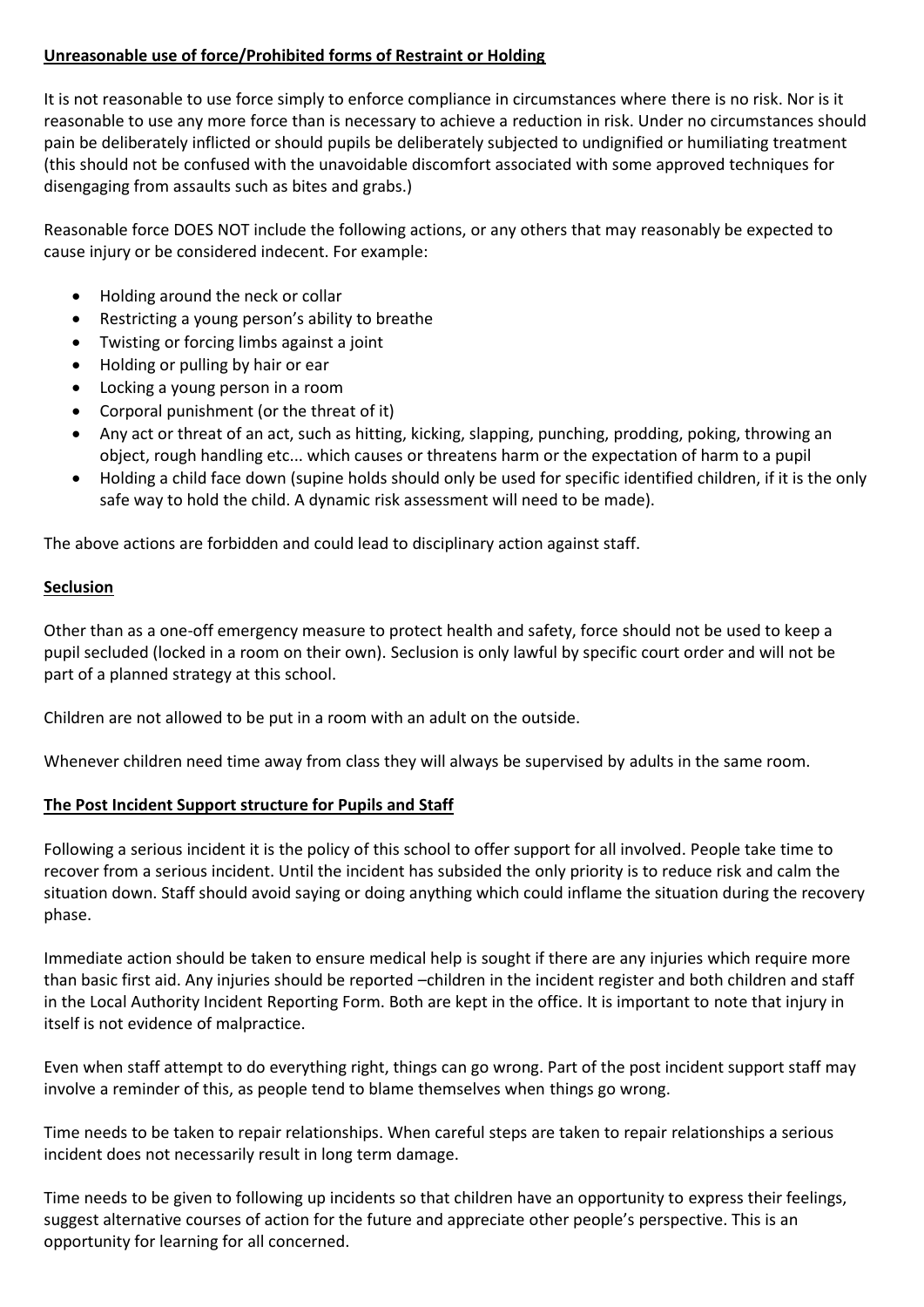Both adults and children may need time to recover and rest or regain composure before returning to class.

# **Recording (Appendix C)**

Whenever restraint is used the incident must be recorded on a Restraint Incident form (Appendix C) and also a general Behaviour incident form completed (see Behaviour Policy). A copy should be retained in the confidential filing cabinet in the Headteacher's office restraint file). The incident should also be recorded on the school's SIMS system.

All staff involved in an incident should contribute to the record which should be completed with 24 hours. These records will be retained and cannot be altered.

A copy of the current Restraint / Physical Intervention Policy is archived alongside the individual records each year. These records are kept in the school office.

Staff Should:

- Read through the school recording form carefully.
- Take time to think about what actually happened and try to explain it clearly.
- Complete all names in full.
- Sign and date all forms.

The report should contain the following:

- The name(s) and personal details (gender, ethnicity, age etc) of young person(s) involved.
- The time and location.
- Names of witnesses.
- Details of how the incident was triggered and progresses with details of observed behaviour.
- Details and outcomes of the steps taken to diffuse the situation.
- A description of the degree of the force used, how applied and for how long.
- Suggested strategies for assessing risk in the future.

Serious Incident Reports should not be completed until the individuals concerned have recovered from the immediate effects of the incident. They should not be rushed.

Parents/carers must always be notified if their child has been physically restrained by phone. If a member of staff feels that a child's welfare will be compromised they should seek advice from the Head teacher.

#### **Monitoring and evaluation of incidents**

The school incident log is open to external monitoring and evaluation.

The Headteacher will ensure that each incident is reviewed and instigate further action as required. The records of any incidents will be scrutinised on a regular basis, at least half-termly.

The monitoring process will consider:

- The level of incidents across the school
- Patterns of incidents: are they occurring disproportionately with particular pupils, particular teachers, in particular year groups
- The accuracy of recording
- The extent to which approved interventions are being used
- The extent to which all aspects of this policy have been followed.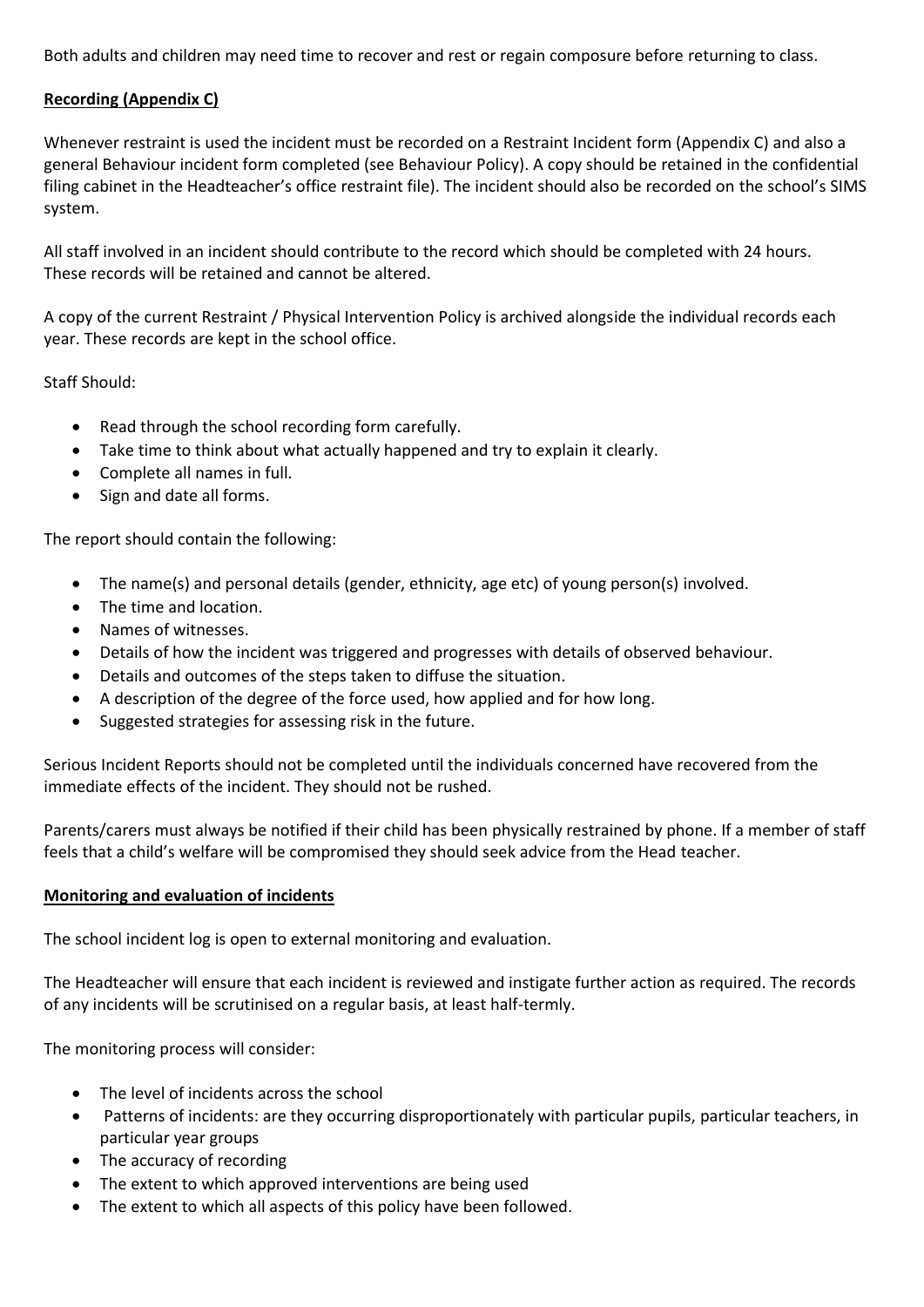All the information on restraint will be collated, providing clear data on the amount of restraints for each child and any trends. This data may be used to decide on whole school issues, to provide an indication of individual improvement or deterioration in behaviour and to provide evidence when involving outside agencies.

Following an incident, consideration may be given to conducting a further risk assessment, reviewing the Positive Handling Plan, behaviour management policy or this positive handling policy. Any further action in relation to a member of staff, or an individual pupil, will follow the appropriate procedures (see staff and pupil disciplinary policy).

The Headteacher or another senior leader will liaise with the relevant governor responsible for SEN/pastoral care, provide him/her with results of the regular monitoring and make an annual report to the governing body on the success of this Positive Behaviour Support and Physical Intervention policy.

## **What to do after the use of a restrictive physical intervention (i.e. restrictive hold or restraint preventing mobility - single elbow, double elbow, figure 4, wrap)**

After the use of an unplanned restrictive physical intervention, the following steps will be taken.

- Details of the incident will be recorded by all adults involved on the Accident and Incident Report Book which is kept in the main office.
- Recording will be completed on the same day whenever possible. Staff will be offered the opportunity to seek advice from a senior colleague or professional representative when compiling their report.
- Any injuries suffered by those involved will be recorded following normal school procedures.
- The Headteacher will check that there is no cause for concern regarding the actions of adults involved. If it is felt that an action has 'caused or put a child at risk of significant harm' the Headteacher will follow the school's child protection procedures and also inform parents/carers.
- Parents/carers will be informed by the Headteacher on the day of the incident. Parents/carers will be offered the opportunity to discuss any concerns that they may have regarding an incident.
- Support/debriefing will be available for adults and pupils who have been involved in any incident involving restrictive physical interventions.

The Senior Leadership Team will use the records kept to analyse patterns of behaviour and so decide whether responses are being effective. The Headteacher will report this information to the SEN Governor at their termly meetings.

## **Complaints procedure**

It is not uncommon for pupils to make allegations of inappropriate or excessive use of force following an incident. Any such allegations should be noted in the de-brief. Any complaint will first be considered in the light of the school's child protection procedures. If child protection procedures are not appropriate, the school's complaint procedures will be followed.

If there is a concern about a staff member using restraint unnecessarily and there is an allegation against the member of staff, the Management of Allegations against Staff Procedures will be followed. The designated officer within the Local Authority (LADO) will be notified of any allegation against a member of staff and s/he will decide if a Strategy Meeting needs to be held.

## **Monitoring and Review**

This policy will be reviewed by the Governing Body every 3 years or as necessary to reflect changes in Statutory Guidance published by the DfE.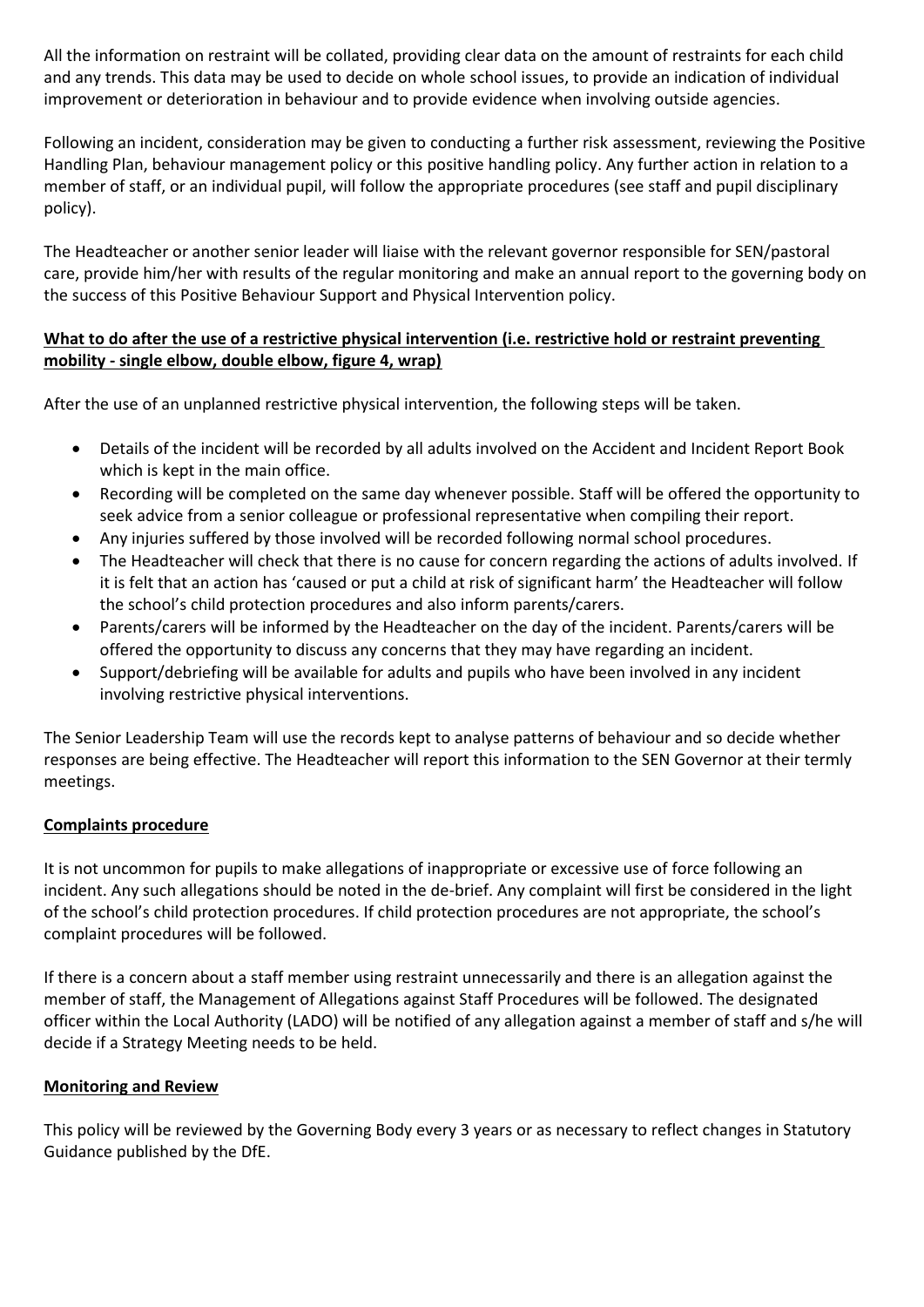# **Appendix A**

# **Orchard Primary School**

# **Sample Risk Assessment and Positive Handling Plan (PHP)**

| Photo of individual |
|---------------------|
|                     |
|                     |
|                     |
|                     |

**Name of pupil: DOB**:

**Year Group: Name of Class Teacher:**

**Date of Plan: Review Date:**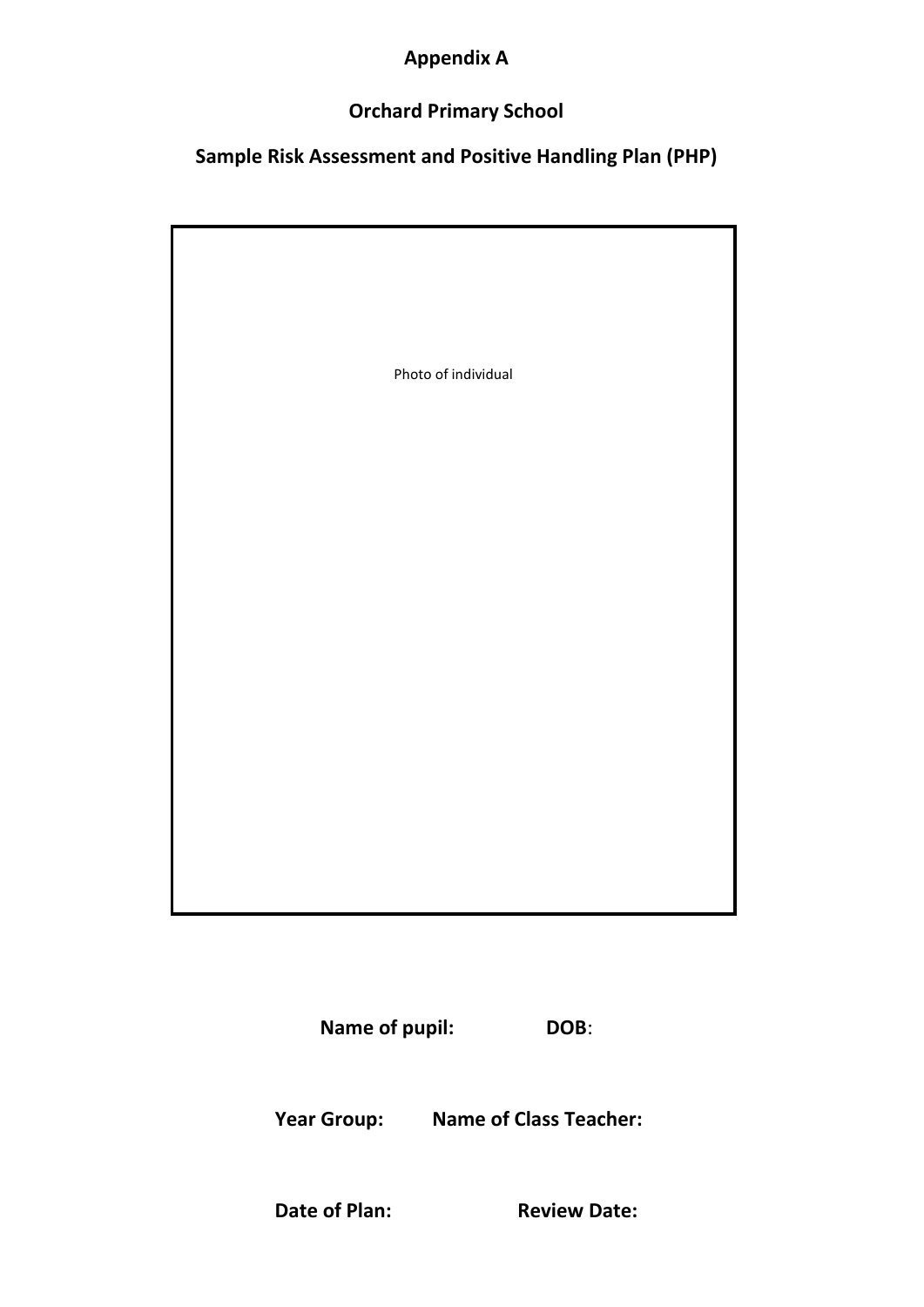| <b>Identification and Assessment of Risk</b>                                                                                                                                                                                                   |                                 |  |
|------------------------------------------------------------------------------------------------------------------------------------------------------------------------------------------------------------------------------------------------|---------------------------------|--|
| Why is it necessary to have a positive handling plan?<br>In response to staff concerns                                                                                                                                                         |                                 |  |
|                                                                                                                                                                                                                                                | Following a series of incidents |  |
|                                                                                                                                                                                                                                                | Following a major incident      |  |
| Anger outbursts - hitting, punching, shoving others; targets anybody who 'is annoying/irritating him'; shouts<br>and swears at others; throws objects; kicks objects in his way; threatens to 'kill' other children who have<br>'wound him up' |                                 |  |

- Refusal to comply with requests from adults will answer back, argue, scream and shout, storm off has a tantrum and loses control over simple instructions e.g. sitting down on a chair
- Task avoidance will rip up work, refuse to participate in lesson, scribble on work or doodle
- Constant low level disruption in lessons e.g. shouting out, shouting at other children across the classroom
- Poor social interaction with peers threatening and intimidating behaviour

| <b>Frequency</b><br>$H -$ hourly,<br>$D - daily$ ,<br>W - weekly,<br>$M$ – monthly,<br>$T - termly,$<br>A - annually | <b>Challenging Behaviours</b>                                                                                                                                | Estimate,<br><b>Opinion or</b><br>known | Intention<br>D-deliberate,<br>A - accidental,<br>I-involuntary,<br>U - unintentional | Risk/ likelihood<br>- (likelihood of<br>that harm<br>happening)<br>$1 -$ improbable<br>to $5 -$ almost<br>certain | Hazard/<br>severity $-$<br>potential<br>$degree =$<br>$1 -$ minor<br>injury to<br>$5 -$ death | <b>Risk rating</b><br>(see last<br>page for<br>guidance) |
|----------------------------------------------------------------------------------------------------------------------|--------------------------------------------------------------------------------------------------------------------------------------------------------------|-----------------------------------------|--------------------------------------------------------------------------------------|-------------------------------------------------------------------------------------------------------------------|-----------------------------------------------------------------------------------------------|----------------------------------------------------------|
| D                                                                                                                    | <b>Disruption (difficulties</b><br>staying on task, shouting<br>out, concentrating and<br>maintaining motivation)                                            | К                                       | D                                                                                    | 5                                                                                                                 | 1                                                                                             | $5 -$<br>moderate                                        |
| M                                                                                                                    | Violence/Aggression                                                                                                                                          | K                                       | D, I                                                                                 | 4                                                                                                                 | $\overline{2}$                                                                                | $8 -$<br>moderate                                        |
| Α                                                                                                                    | <b>Impulsive dangerous</b><br>behaviour /lack of self-<br>control (X can react<br>violently to stress situation<br>trigger-when feeling<br>unfairly treated) | Ε                                       | D                                                                                    | 4                                                                                                                 | 3                                                                                             | $12 - high$                                              |
| M                                                                                                                    | Self-harm                                                                                                                                                    | Ε                                       |                                                                                      | $\ensuremath{\mathsf{3}}$                                                                                         | 1                                                                                             | $3 - low$                                                |
| D                                                                                                                    | Non-compliance                                                                                                                                               | К                                       | D                                                                                    | 5                                                                                                                 | 1                                                                                             | $5 -$<br>moderate                                        |
| W                                                                                                                    | <b>Confrontational with peers</b><br>and adults                                                                                                              | $\overline{\mathsf{K}}$                 | D, I                                                                                 | 4                                                                                                                 | $\overline{2}$                                                                                | $8 -$<br>moedrate                                        |
| Τ                                                                                                                    | Other: Harm from damage<br>to property                                                                                                                       | К                                       | D                                                                                    | 3                                                                                                                 | 1                                                                                             | $3 - low$                                                |
| Α                                                                                                                    | Other: Harm from<br>Absconding                                                                                                                               | O                                       | D                                                                                    | $\overline{2}$                                                                                                    | 4                                                                                             | $8 -$<br>moderate                                        |
| M                                                                                                                    | Other: Self-Harm (banging<br>fist, slapping face)                                                                                                            | $\sf K$                                 | D, I                                                                                 | 3                                                                                                                 | 3                                                                                             | $6 -$<br>moderate                                        |
| Α                                                                                                                    | Other: Allegations against<br>staff                                                                                                                          | K/O                                     | $\mathsf D$                                                                          | 3                                                                                                                 | $\overline{2}$                                                                                | $8 -$<br>moderate                                        |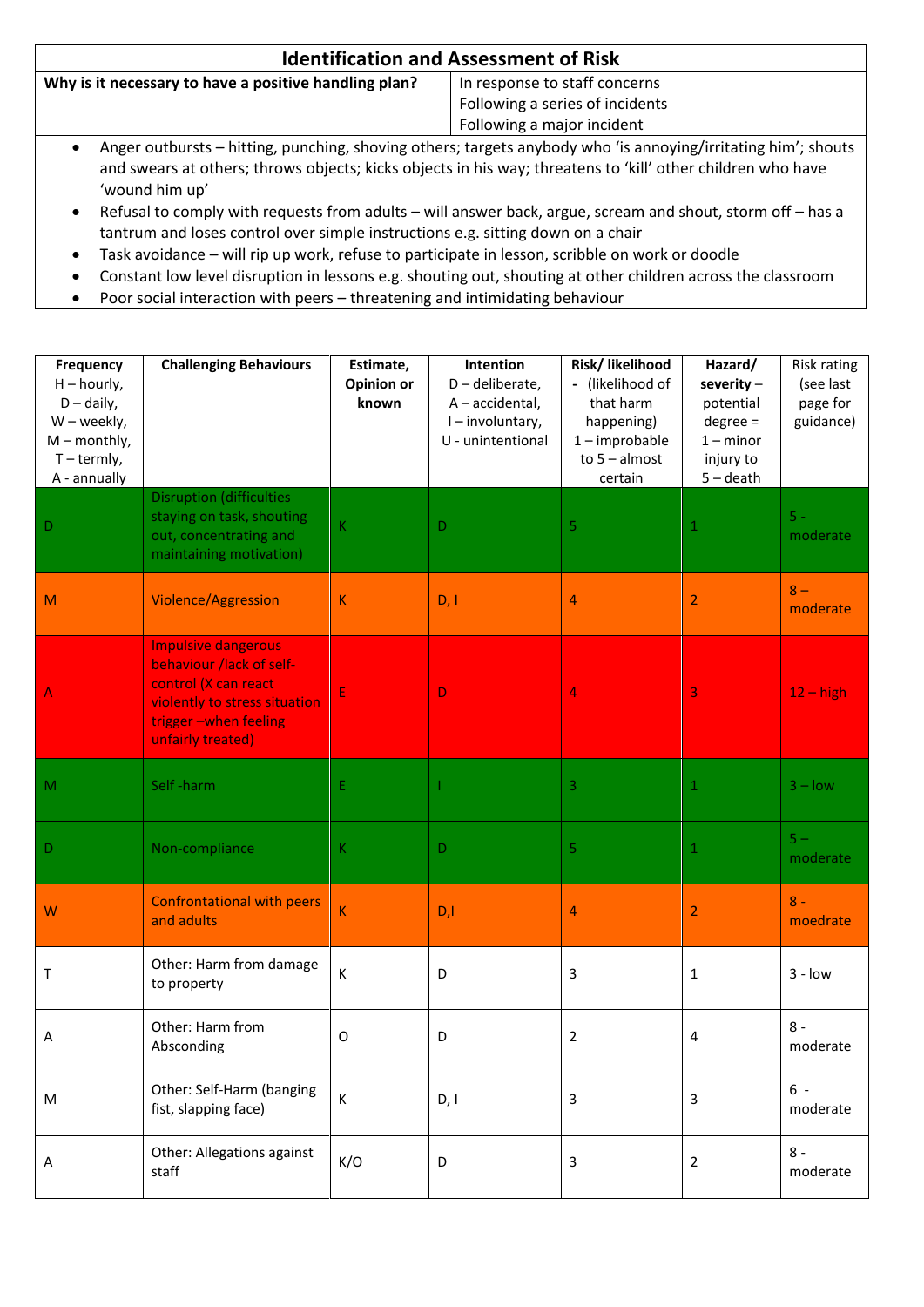| Who/what is affected by                                  | <b>Self</b>                                                                                                                                                    | <b>Peers</b>                  | <b>All staff</b>                                                                            | Unfamiliar staff (new/male/female)                                            |                                                                                      |
|----------------------------------------------------------|----------------------------------------------------------------------------------------------------------------------------------------------------------------|-------------------------------|---------------------------------------------------------------------------------------------|-------------------------------------------------------------------------------|--------------------------------------------------------------------------------------|
| the risk?                                                |                                                                                                                                                                |                               |                                                                                             |                                                                               |                                                                                      |
|                                                          | <b>Visitors</b>                                                                                                                                                |                               | Members of the public                                                                       |                                                                               | Other - state: Property; Specific Individuals                                        |
| In what situations do the                                |                                                                                                                                                                |                               |                                                                                             |                                                                               | At break and lunch-time if X is requested to improve behaviour, or comply with       |
| risks occur?                                             | instructions - exceptionally rude to staff and aggressive towards other pupils                                                                                 |                               |                                                                                             |                                                                               |                                                                                      |
| (Flash points/high risk<br>situations)                   | Whenever X feels he has a difficulty with an activity in class                                                                                                 |                               |                                                                                             |                                                                               |                                                                                      |
|                                                          |                                                                                                                                                                |                               |                                                                                             |                                                                               | When X gets frustrated with other pupils or struggles to work in a team e.g. playing |
|                                                          | football                                                                                                                                                       |                               |                                                                                             |                                                                               |                                                                                      |
|                                                          |                                                                                                                                                                |                               |                                                                                             |                                                                               |                                                                                      |
|                                                          | Whenever X feels he is 'losing face' because other pupils are not intimidated by hid<br>threats                                                                |                               |                                                                                             |                                                                               |                                                                                      |
|                                                          | In class if X is requested to improve behaviour, or comply with instructions and he feels<br>that he shouldn't have to he will become exceptionally disruptive |                               |                                                                                             |                                                                               |                                                                                      |
|                                                          |                                                                                                                                                                | On arrival at school          |                                                                                             | When told of change to routine                                                | Meal times                                                                           |
|                                                          |                                                                                                                                                                |                               | When he observes change in routine                                                          |                                                                               | 'Fight or Flight' situations                                                         |
|                                                          |                                                                                                                                                                | Non-preferred lessons         |                                                                                             | <b>Transition between lessons</b>                                             | Out of school activities                                                             |
|                                                          |                                                                                                                                                                | Risk of absconding            | <b>PE lessons</b>                                                                           |                                                                               | Other - please state: Assemblies                                                     |
| Are there any known<br>triggers?                         |                                                                                                                                                                | <b>Frustration/Annoyance</b>  | <b>Conflict</b>                                                                             |                                                                               | <b>Work Pressure/Demands</b>                                                         |
|                                                          |                                                                                                                                                                | <b>Non-Preferred Activity</b> |                                                                                             | Change to routine                                                             | Gender issues                                                                        |
|                                                          | Anxiety                                                                                                                                                        |                               | Learned Behaviour                                                                           | Choice required to be made                                                    |                                                                                      |
|                                                          |                                                                                                                                                                | External e.g. respite         |                                                                                             | Regular staff absent                                                          | <b>Critical Feedback</b>                                                             |
|                                                          | Perceived injustice/feeling of being unfairly treated                                                                                                          |                               |                                                                                             |                                                                               |                                                                                      |
|                                                          | Not allowed to do something he wants<br>Inappropriate response to challenge                                                                                    |                               |                                                                                             |                                                                               |                                                                                      |
|                                                          | Poor response to environmental changes - noise, crowds etc.                                                                                                    |                               |                                                                                             |                                                                               |                                                                                      |
|                                                          |                                                                                                                                                                |                               |                                                                                             | Other - state: Poor Peer Interactions during football matches                 |                                                                                      |
| Are there any medical or<br>emotional<br>considerations? |                                                                                                                                                                |                               |                                                                                             | Possible psychiatric/psychological difficulties/episode                       |                                                                                      |
| What purpose do these                                    | Sense of injustice; Attention Seeking; Maintaining 'face' within peer group; Wanting to                                                                        |                               |                                                                                             |                                                                               |                                                                                      |
| challenging behaviours<br>serve?                         | get his own way.                                                                                                                                               |                               |                                                                                             |                                                                               |                                                                                      |
| What are the warning                                     |                                                                                                                                                                |                               | Shows sign of frustration and agitated behaviour                                            |                                                                               |                                                                                      |
| signs?                                                   | Rocking, tapping, fidgeting                                                                                                                                    |                               |                                                                                             |                                                                               |                                                                                      |
| (Stage 1 of a developing                                 | Refusing to co-operate                                                                                                                                         |                               |                                                                                             |                                                                               |                                                                                      |
| crisis)                                                  |                                                                                                                                                                |                               | Making noises and moving around                                                             |                                                                               |                                                                                      |
|                                                          |                                                                                                                                                                |                               | Talks louder - higher - quicker; repeated phrases                                           |                                                                               |                                                                                      |
| <b>Control methods to</b>                                |                                                                                                                                                                |                               |                                                                                             | 2:1 staffing support - Team Teach trained - for high risk activities off site |                                                                                      |
| reduce the risks                                         |                                                                                                                                                                |                               |                                                                                             |                                                                               | 1:1 staffing support - Team Teach trained - part-time for higher risk activities     |
|                                                          |                                                                                                                                                                |                               |                                                                                             | Team Teach trained staff with pupil at all times - with whole group, not 1:1  |                                                                                      |
|                                                          |                                                                                                                                                                |                               |                                                                                             |                                                                               | Team Teach trained staff available via Red Triangle System for incident support      |
|                                                          |                                                                                                                                                                |                               | Additional specific TA support in particular lessons<br>Extra TA support in class - not 1:1 |                                                                               |                                                                                      |
|                                                          |                                                                                                                                                                |                               | Individual timetable options available to him                                               |                                                                               |                                                                                      |
|                                                          |                                                                                                                                                                |                               |                                                                                             |                                                                               | Flexible timings: Some time in, some time out @ lunch. E.g. 12-12.15 Lunch; 12.15-   |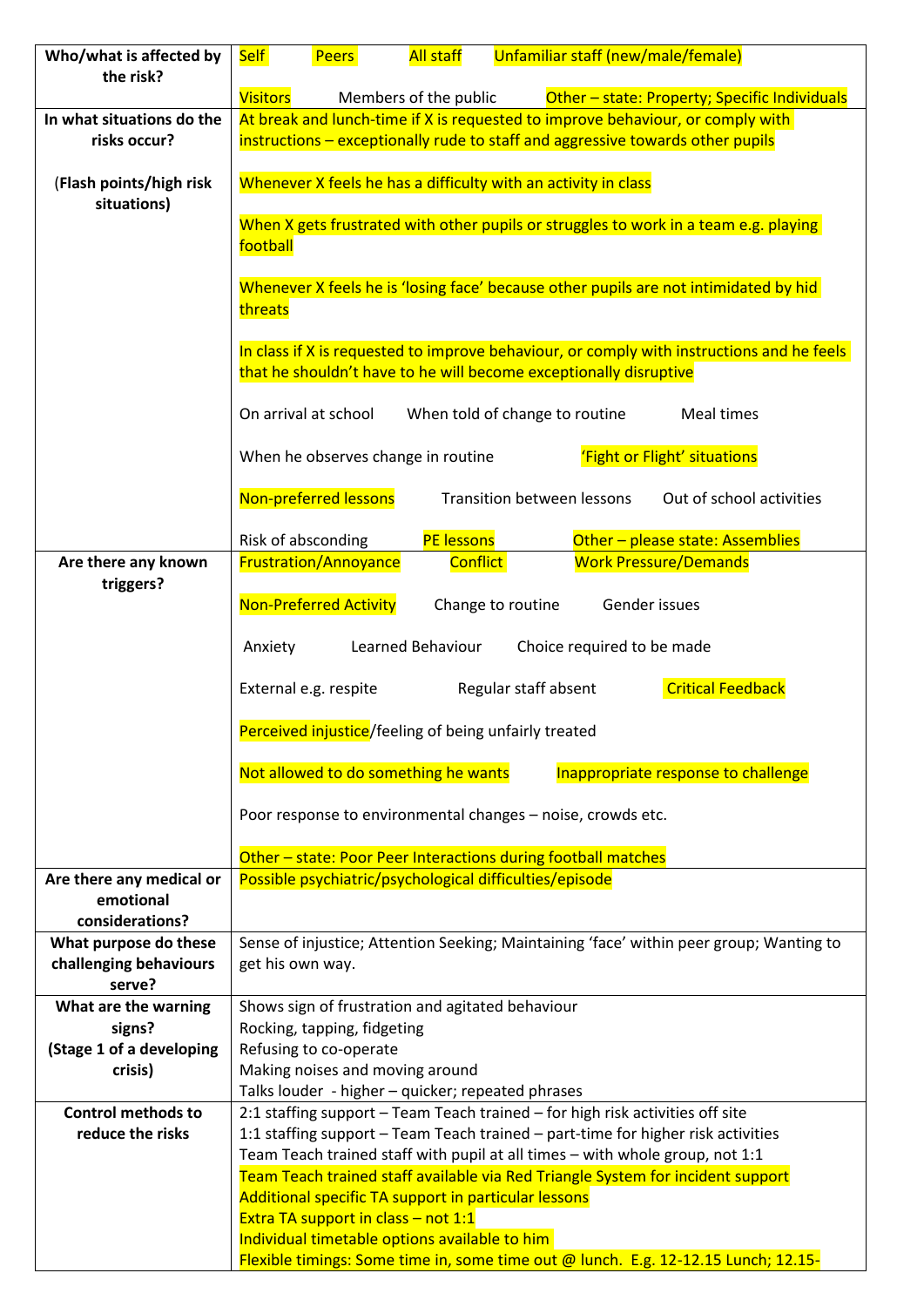| 12.40 in Help Me Room; 12.40-12.55 outside if X is in a good place.                        |
|--------------------------------------------------------------------------------------------|
| Options of going out, staying in at break or staggered break times - 5 minutes,            |
| increasing to 10 minutes etc.                                                              |
| Restrict a 'circle of friends' or 'Lunch Bunch' for closely supervised games e.g. football |
| Restriction of out-of-school visits $-$ if risk assessment on the day requires             |
| Restriction of school-based activities                                                     |
| Pre-school telephone call home to ascertain mood/anxiety levels                            |
| Post-school telephone call home to give feedback - as needed                               |
| Special seating arrangements - sat near door for escape route, next to staff               |
| Special arrangements on arrival/at end of day                                              |
| Behaviour Management plan to be devised/reviewed                                           |

| <b>Risk Reduction Options</b> |                                                                              |  |  |
|-------------------------------|------------------------------------------------------------------------------|--|--|
| Avoidance                     | Becomes more belligerent and argumentative                                   |  |  |
| (Stage 1 and 2 of a           | Changes in eye contact and posture                                           |  |  |
| developing crisis)            | Breaks minor rules                                                           |  |  |
|                               | Low level destruction e.g. screws up work                                    |  |  |
|                               | Challenges e.g. 'I will not  you can't make me'                              |  |  |
|                               | <b>Swears</b>                                                                |  |  |
|                               | Shouts at and intimidates his peers                                          |  |  |
| <b>Strategies (pro-active</b> | Verbal advice and support                                                    |  |  |
| interventions to prevent      | Increased support and/or supervision - intervene early                       |  |  |
| risks occurring and           | <b>Offer reassurance</b>                                                     |  |  |
| strategies to promote         | Use appropriate humour                                                       |  |  |
| alternative and more          | Display calm body language                                                   |  |  |
| acceptable forms of           | State boundaries and state consequences                                      |  |  |
| behaviour).                   | Distraction and diversion to another activity                                |  |  |
|                               | Communicate "talk and I will listen (script)                                 |  |  |
|                               | Symbols/PECS book/communication aid available to communicate/request calming |  |  |
|                               | activities                                                                   |  |  |
|                               | Ear protectors                                                               |  |  |

#### Notes:

- Revise anger management strategies teach X how to cope with stress; E.g. Tell yourself to 'STOP'; Give brain thinking time; Encourage X to tell himself 'I can handle this without getting angry'; X to say 'Be, be calm, be calm'; Walk away and tell a teacher when getting frustrated; Count backwards from 20; Breathe deeply; encourage X to tense and relax muscles; calm down by sitting and feeling pulse – feel it slow down as body relaxes.
- Create a list of concrete steps that can be followed when he becomes angry; make a visual support of the steps.
- Teach X how to identify challenging situations and provide and practice pre-planned, rehearsed steps that they can take.
- Use games and PSHE 'tasks' to practise anger management strategies
- Help X to develop greater awareness of emotions teach the link between specific frustrating experiences and negative feelings in a concrete, cause-effect fashion. E.g. X gets angry when other children 'get in his way', wind him up or are 'in his face'; effect – he gets angry and pushes and shoves them out of his way, or hits them.
- Class Teacher to work with X to develop relaxation techniques and have a quiet place to go to relax.
- Work with X on de-escalation techniques (using time-out and feelings ometer).
- Remind X of the (consistent) classroom rules and routines remind X what we expect of them and how they should behave in school.
- Make sure that these rules are explained explicitly using visual supports.
- Sign set of similar rules for X as a contract. E.g. I am gentle when I get angry I will not hurt another person. I listen – if I get frustrated because I don't know what to do, then I ask Mrs X.
- Remind X that there will be consequences for rule-breaking develop a list of clear consequences with X (see plan).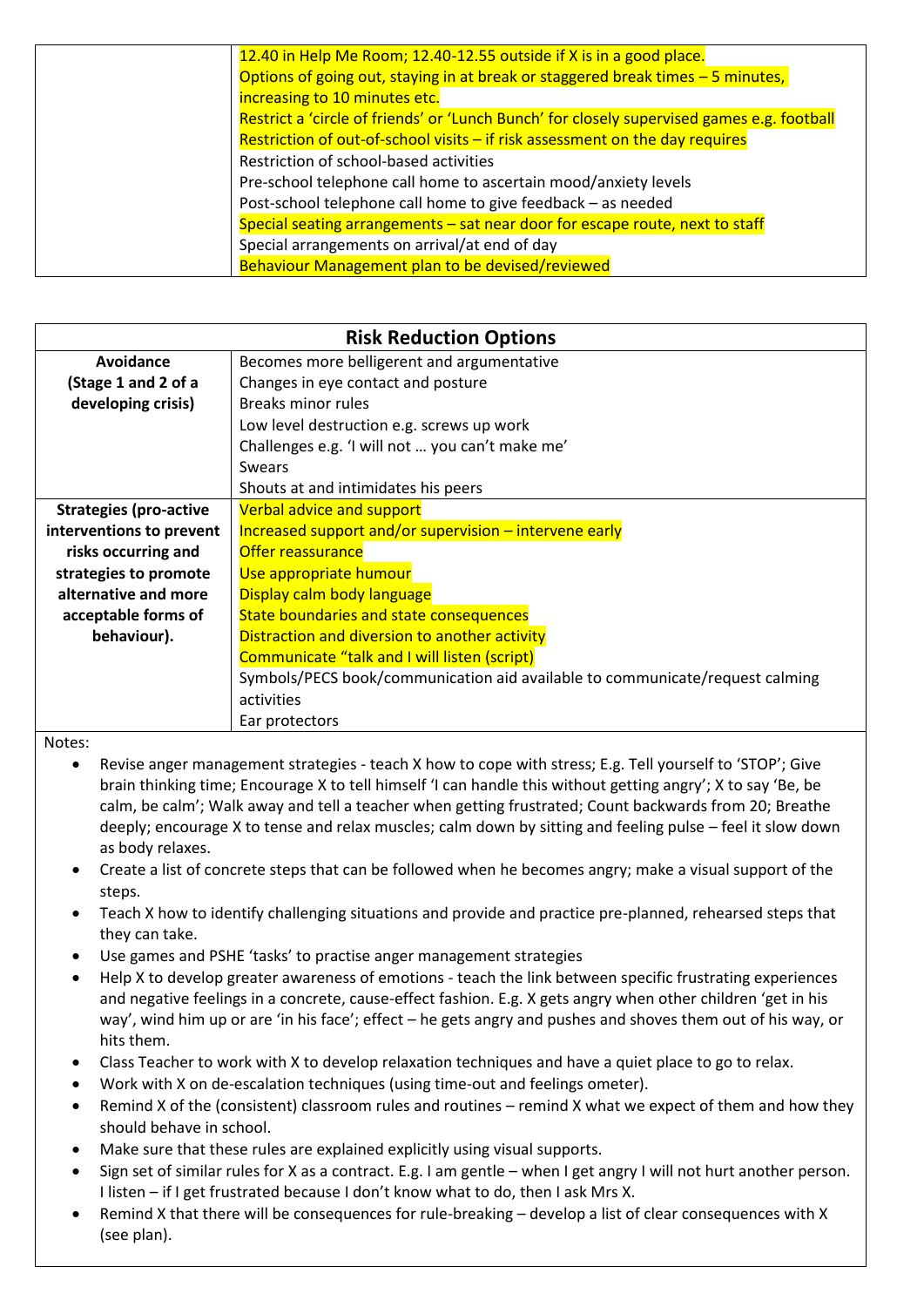|                                                                  | <b>Rewards</b>                                                                                   |  |  |  |
|------------------------------------------------------------------|--------------------------------------------------------------------------------------------------|--|--|--|
| Verbal praise<br>$\bullet$                                       |                                                                                                  |  |  |  |
|                                                                  | Written praise through celebratory comments in marking                                           |  |  |  |
|                                                                  | Affirmation stickers and stampers in books                                                       |  |  |  |
|                                                                  | 'Praise Postcard' and 'Ask Me What I Did' stickers to share good news with parents               |  |  |  |
| Giving positive oral feedback to parents/carers<br>٠             |                                                                                                  |  |  |  |
| ٠                                                                | Merit certificates written by class teachers or Teaching Assistant's                             |  |  |  |
| Special stickers awarded by the Midday Supervisors               |                                                                                                  |  |  |  |
| A mention in 'The Golden Book'<br>$\bullet$                      |                                                                                                  |  |  |  |
|                                                                  | Allowing X to share work with the rest of the class, other classes or teachers                   |  |  |  |
| Showing work to the Headteacher                                  |                                                                                                  |  |  |  |
| The use of Merit Points<br>$\bullet$                             |                                                                                                  |  |  |  |
| The use of House Points<br>$\bullet$                             |                                                                                                  |  |  |  |
| Golden Time<br>٠                                                 |                                                                                                  |  |  |  |
| Sharing achievements in assemblies<br>٠                          |                                                                                                  |  |  |  |
| Individual class-based systems of praise and reward<br>$\bullet$ |                                                                                                  |  |  |  |
| Giving X additional responsibilities                             |                                                                                                  |  |  |  |
| Additional 'X' time for free-choice reward                       |                                                                                                  |  |  |  |
| De-escalation Strategies - early                                 | Verbal advice and support<br>Giving space (Calm down space available - Safe Space/Time Out Zone; |  |  |  |
| interventions to manage risk                                     |                                                                                                  |  |  |  |
| (Stage 1 and 2 of a developing crisis)                           | Supported withdrawal to "calm down" area; Specified withdraw)<br>Reassurance                     |  |  |  |
|                                                                  | <b>Help scripts</b>                                                                              |  |  |  |
|                                                                  | <b>Negotiation and Limited Choices</b>                                                           |  |  |  |
|                                                                  | <b>Humour</b>                                                                                    |  |  |  |
|                                                                  | <b>Remind Consequences</b>                                                                       |  |  |  |
|                                                                  | <b>Planned ignore</b>                                                                            |  |  |  |
|                                                                  | <b>Supportive touch</b>                                                                          |  |  |  |
|                                                                  | <b>Transfer adult</b>                                                                            |  |  |  |
|                                                                  | <b>Success reminded</b>                                                                          |  |  |  |
|                                                                  | <b>Simple listening</b>                                                                          |  |  |  |
|                                                                  | Acknowledgement                                                                                  |  |  |  |
|                                                                  | <b>Apologising</b>                                                                               |  |  |  |
|                                                                  | <b>Agreeing</b>                                                                                  |  |  |  |
|                                                                  | <b>Removing audience</b>                                                                         |  |  |  |
|                                                                  | Others: Referral to Headteacher                                                                  |  |  |  |
|                                                                  |                                                                                                  |  |  |  |
| <b>High Level Behaviours</b>                                     | Shouts and screams                                                                               |  |  |  |
| (Stage 3- crisis)                                                | Cries                                                                                            |  |  |  |
|                                                                  | Head banging/fist banging<br>Slaps own face                                                      |  |  |  |
|                                                                  | Damages property                                                                                 |  |  |  |
|                                                                  | Becomes more of a risk taker e.g. threatens to abscond                                           |  |  |  |
|                                                                  | Threatens others                                                                                 |  |  |  |
|                                                                  | Hurts others                                                                                     |  |  |  |
| <b>Positive Handling Strategies (as</b>                          | <b>Single Elbow and Guide and Steer</b>                                                          |  |  |  |
| above plus Team Teach Physical                                   | Hair Responses; Clothing Response; Bite Response                                                 |  |  |  |
| <b>Interventions including RPI)</b>                              |                                                                                                  |  |  |  |
| <b>Reactive interventions</b>                                    | Removal of peer group; Removal of staff                                                          |  |  |  |
|                                                                  | Physical holding/positive handling by staff - state number: 2-5 as                               |  |  |  |
|                                                                  | appropriate to situation, only as an extreme measure as escalates situation                      |  |  |  |
|                                                                  | initially                                                                                        |  |  |  |
|                                                                  | Temporary exclusion following a major incident                                                   |  |  |  |
|                                                                  | Temporary exclusion                                                                              |  |  |  |
|                                                                  | Permanent exclusion                                                                              |  |  |  |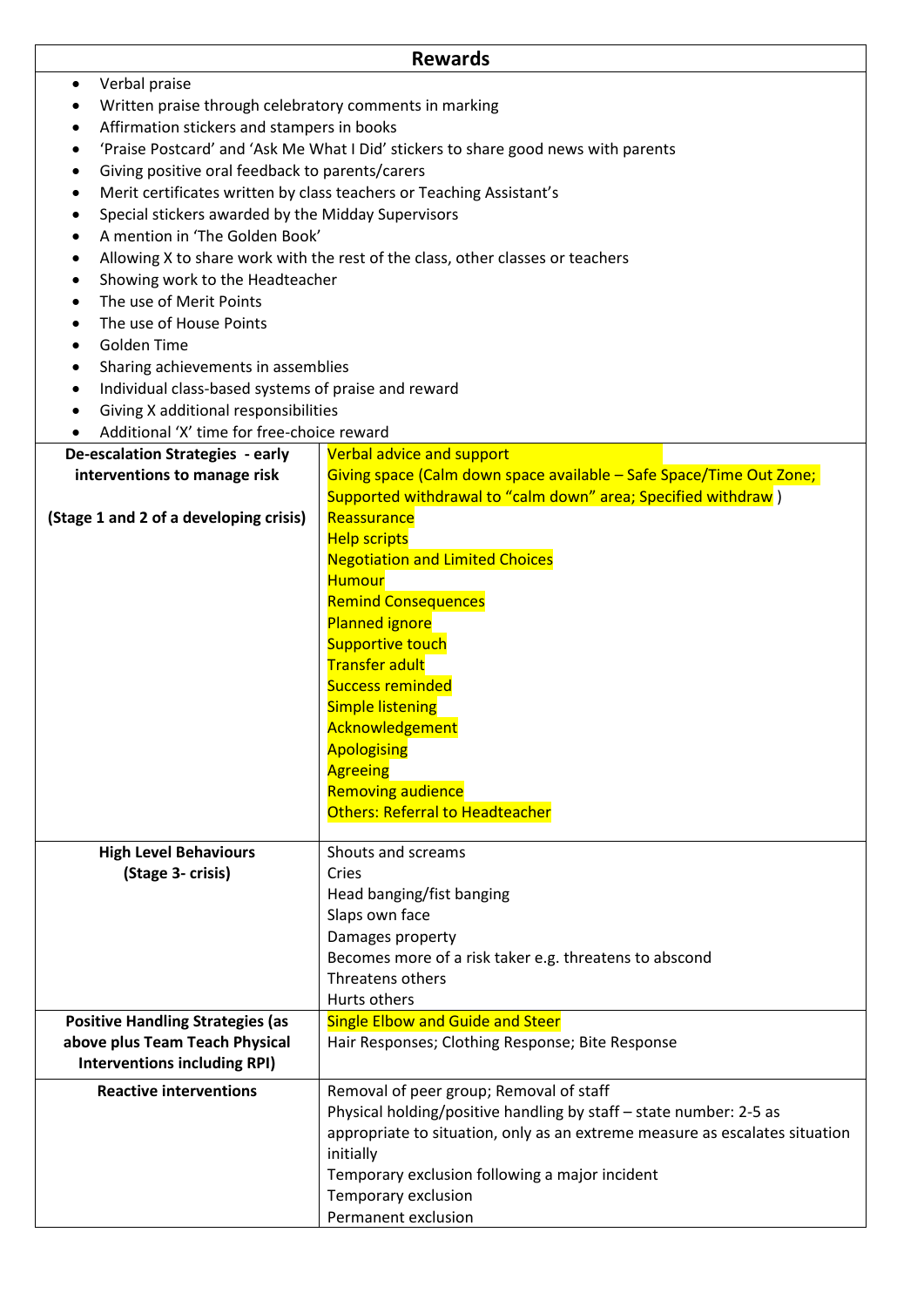| <b>Action</b>                                                                                                                                                           | <b>Sanctions/Consequences</b>                                                                                                                                                                                                                                                                                                                                                                                                                                                      |
|-------------------------------------------------------------------------------------------------------------------------------------------------------------------------|------------------------------------------------------------------------------------------------------------------------------------------------------------------------------------------------------------------------------------------------------------------------------------------------------------------------------------------------------------------------------------------------------------------------------------------------------------------------------------|
| Task avoidance - wastes learning time in<br>class due to lack of focus<br>(Does not apply to pupils who are simply<br>slower workers)                                   | Completes any un-finished work at break, lunch-time and/or Golden<br>Time                                                                                                                                                                                                                                                                                                                                                                                                          |
| Low level disruption in class -shouting<br>out, intentionally distracting other pupils<br>so that the lesson is disrupted, seeking<br>attention etc.                    | 2 verbal warnings, as in the policy, then loss of Golden Time in 5 minute<br>increments<br>If disruption prevents other pupils from learning successfully, then the<br>pupil will be removed from class for a) a time out, or b) given the choice<br>to work in the corridor. c) If disruption is more severe, then the pupil is<br>removed from class to work under the supervision of the Headteacher,<br>or in her absence, a senior teacher                                    |
| Rudeness towards staff or ignoring<br>instructions both in and out of class e.g.<br>answering back, arguing with an adult                                               | 2 verbal warnings, as in the policy, then loss of Golden Time in 5 minute<br>increments.<br>If challenging behaviour is severe and persistent, and time out strategies<br>etc. have failed, then loss of break/lunchtime up to 2 days. 'Repair' work<br>undertaken with the Headteacher                                                                                                                                                                                            |
| One act of deliberate, unprovoked<br>physical aggression towards another<br>pupil, which compromises the health and<br>safety of that child will be sanctioned by       | Internal exclusion from the class for up to 2 days e.g. if incident was at<br>lunchtime, would not go back into class in the afternoon; Internal<br>exclusion from the playground at lunch and break-time for up to 5 days<br>(depending on the level of regret demonstrated by the pupil and how<br>the 'repair' work is received and undertaken).<br>Parents informed - warning of fixed-term exclusion given for any re-<br>occurrence of deliberate aggression towards others. |
| A second/re-occurring deliberate and<br>unprovoked physical assault on another<br>child, which has compromised the health<br>and safety of that pupil.                  | BSP and Risk Assessment drawn up.<br>2 day fixed-term exclusion with an extension to up to 5 days if other<br>inacceptable behaviours present themselves during any investigation.                                                                                                                                                                                                                                                                                                 |
| Provoked attack on another child -<br>triggered outburst of aggression. E.g.<br>Pupil has lashed out in response to being<br>badly tacked in football by another pupil. | Internal exclusion from the class if warranted, and/or playground at<br>lunch and break-time for up to 3 days. 'Repair' work undertaken.                                                                                                                                                                                                                                                                                                                                           |
| Unprovoked threatening and unpleasant<br>behaviour towards other pupils - name<br>calling, swearing etc.                                                                | Loss of lunch and break-time for up to 2 days. 'Repair' work undertaken,<br>including writing an apology to the victim.                                                                                                                                                                                                                                                                                                                                                            |
| Deliberate damage to property e.g.<br>knocking over furniture, throwing chairs<br>etc.                                                                                  | Loss of lunch and break-time for up to 2 days. 'Repair' work undertaken<br>e.g. anger management.                                                                                                                                                                                                                                                                                                                                                                                  |
| Racist Comment e.g. calling someone a<br>Paki                                                                                                                           | Loss of lunch and break-time for up to 5 days (depending on the level of<br>regret demonstrated by the pupil and how the 'repair' work is received<br>and undertaken). Parents informed - warning of fixed-term exclusion<br>given for any re-occurrence.                                                                                                                                                                                                                          |

| <b>Actions following any incident:</b> | People take time to recover from a serious incident. Immediate action          |
|----------------------------------------|--------------------------------------------------------------------------------|
|                                        | should be taken to ensure medical help is sought if necessary. All injuries    |
|                                        | should be reported and recorded using the school's system (injury in itself is |
|                                        | not evidence of malpractice). Time needs to be found for both staff and        |
|                                        | students for recovery and for the possible depression that will follow a       |
|                                        | distressing incident as well as the time needed to repair relationships. The   |
|                                        | outcome of a serious incident can be learning, growth and strengthened         |
|                                        | relationships.                                                                 |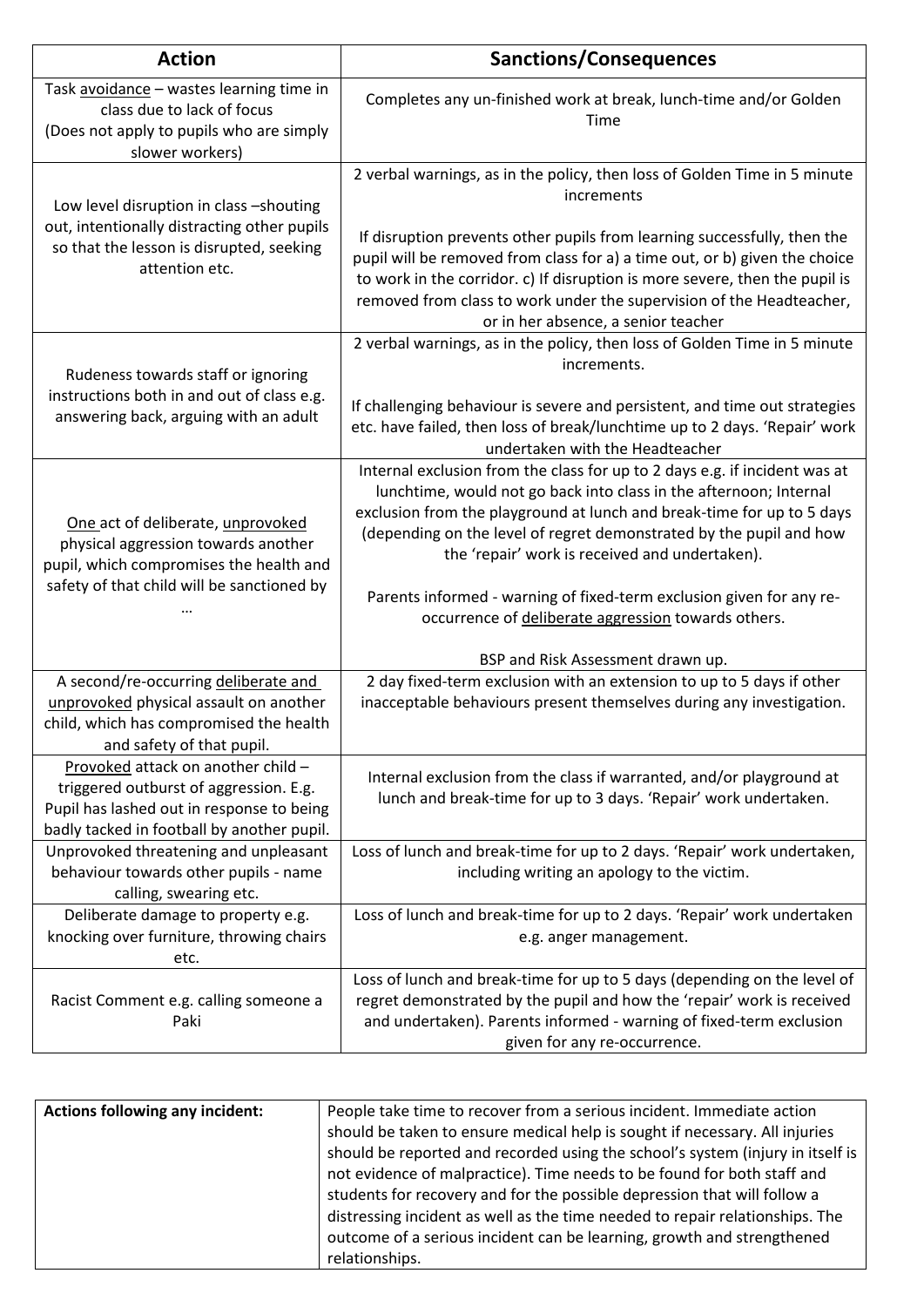| De-brief structure:                      | Medical checks                                             |
|------------------------------------------|------------------------------------------------------------|
| (Reflect; Repair; Reconnect)             | Basic needs met e.g. drink                                 |
|                                          | Child given opportunity to talk                            |
|                                          | Staff given opportunity to talk                            |
|                                          | Support; Re-assure; Monitor                                |
| <b>Recording and Reporting Required:</b> | Inform X's parents by phone                                |
|                                          | Inform parents/carers of any other child injured, by phone |
|                                          | Record in school's incident book (Head's office)<br>٠      |
|                                          | Record injuries on appropriate accident forms<br>٠         |
|                                          | Inform Headteacher if any pupils injured                   |

*"Team Teach Techniques seek to avoid injury to the service user, but it is possible that bruising or scratching may occur accidentally, and these are not to be seen necessarily as a failure of professional technique, but a regrettable and infrequent side effect of ensuring that the service user remains safe". (George Matthews – Director of Team Teach).*

|                                                     |                  | Date        |
|-----------------------------------------------------|------------------|-------------|
|                                                     |                  |             |
|                                                     |                  |             |
| This document has been read by the following staff: |                  |             |
| <b>Print Name</b>                                   | <b>Signature</b> | <b>Date</b> |
|                                                     |                  |             |
|                                                     |                  |             |
|                                                     |                  |             |
|                                                     |                  |             |
|                                                     |                  |             |
|                                                     |                  |             |
|                                                     |                  |             |
|                                                     |                  |             |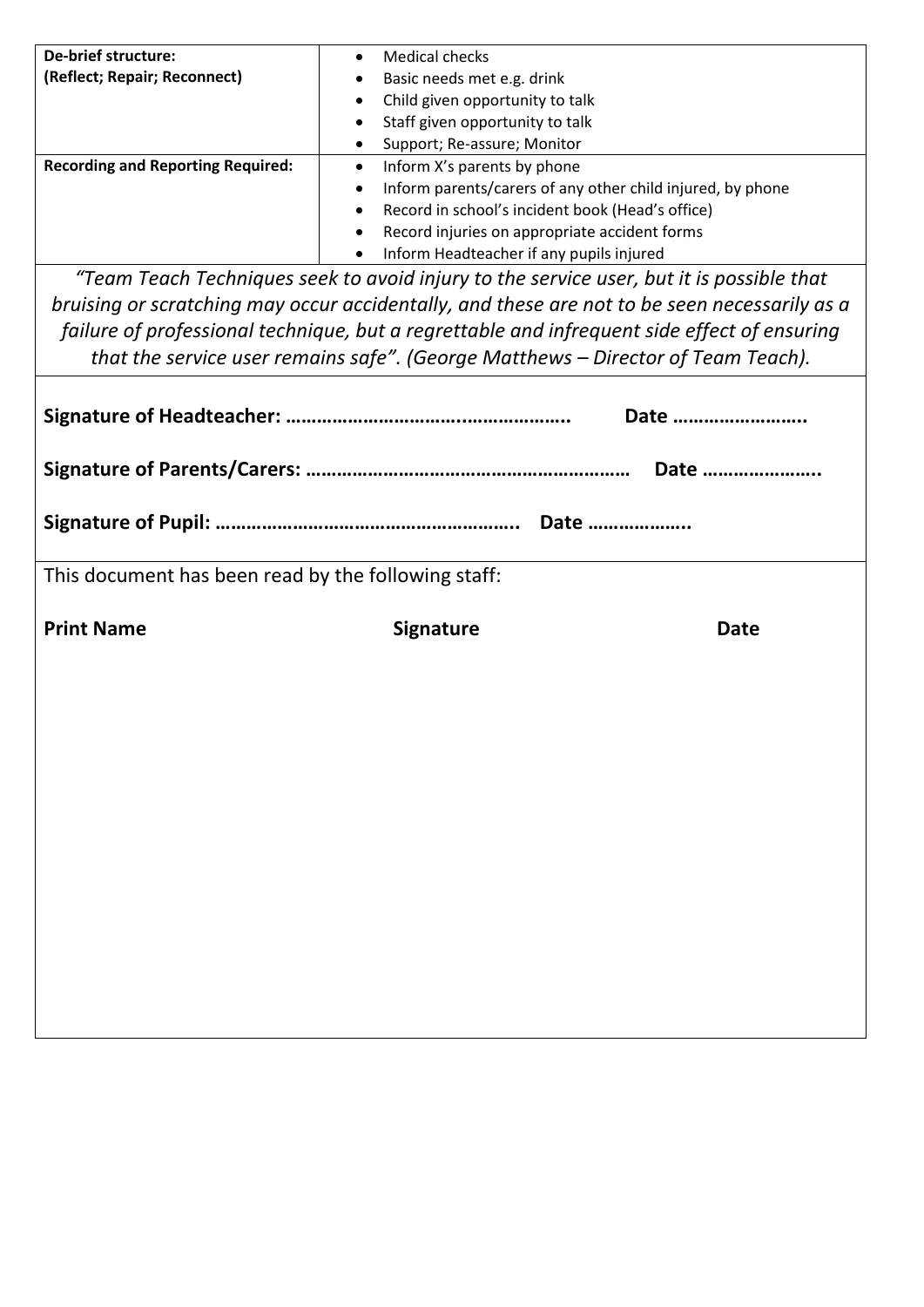# **Orchard Primary School Behaviour Support Plan.**

(Developed from Team Teach Training)

| Name: | <b>D.O.B:</b> | Year: | <b>Completed By: Fiona Shields</b> | <b>Review date:</b> | <b>PHP:</b> Yes |
|-------|---------------|-------|------------------------------------|---------------------|-----------------|
|       |               |       |                                    |                     |                 |

**Whole School Inclusive Behaviour Support:** Awards e.g. Star of the week; Merit Point Reward System; Prompt /praise; Clear expectations, Positive relationships. Personalised Behaviour Support: LSA support; 'Working Towards' personal reward system, individual nurture time with peer buddies', work station, clear consequences.

| Level 1 Anxiety Behaviours.                                                                                                                                                                                                                                           | Level 2 Defensive Behaviours.                                                                                                                                                                                                                                                                                      | Level 3 Crisis Behaviours.                                                                                                                                                                                                                                              | Level 4 Recovery<br>Behaviours.                                                                                                  | Level 5 Depression<br>Behaviours.                                                                                                       | Level 6 Follow up<br>Behaviours.                                                                                                                                                                                                                                                                                                                                        |
|-----------------------------------------------------------------------------------------------------------------------------------------------------------------------------------------------------------------------------------------------------------------------|--------------------------------------------------------------------------------------------------------------------------------------------------------------------------------------------------------------------------------------------------------------------------------------------------------------------|-------------------------------------------------------------------------------------------------------------------------------------------------------------------------------------------------------------------------------------------------------------------------|----------------------------------------------------------------------------------------------------------------------------------|-----------------------------------------------------------------------------------------------------------------------------------------|-------------------------------------------------------------------------------------------------------------------------------------------------------------------------------------------------------------------------------------------------------------------------------------------------------------------------------------------------------------------------|
| Shouting out.<br>Fidgety.<br>Low level disruption.<br>Silly noises and behaviour.<br>Facial expressions change.<br>Gets up out of seat and<br>wanders around class.                                                                                                   | Refuses to co-operate.<br>Turning away and refusing to<br>speak.<br>Screaming/shouting.<br>Hurting other pupils.<br>Challenges - (you can't tell me<br>what to do).<br>In tense disruptive behaviour<br>- (picking up objects, pacing,<br>breaking minor rules).<br>Makes abusive remakes.                         | Hurts himself and others.<br>Yelling/screaming.<br>Throws objects/furniture.<br>Grabbing/threatening<br>others.                                                                                                                                                         | Reverts to normal<br>behaviour.<br>Wants to play and have fun.                                                                   | Doesn't want to interact<br>with others.<br>Wants to be alone.<br>Wanders around class or<br>outside.                                   | Wants to play and interact<br>with others.<br>May be open to talk about<br>what happened.                                                                                                                                                                                                                                                                               |
| Strategies to De-escalate                                                                                                                                                                                                                                             | Strategies to De-escalate                                                                                                                                                                                                                                                                                          | Strategies to De-escalate                                                                                                                                                                                                                                               | <b>Strategies to Support</b>                                                                                                     | <b>Strategies to Support</b>                                                                                                            | <b>Strategies to Support</b>                                                                                                                                                                                                                                                                                                                                            |
| Intervene early.<br>Distract using another<br>activity.<br>Diffuse using guided chat<br>about a topic that interests<br>Х.<br>Deflect with a job.<br>Reminder of reward -<br>(remember once we have<br>done this we can).<br>Use help script.<br>Display calm stance. | Continue to use responses<br>from Level 1.<br>Keep within social space.<br>Planned ignoring (if<br>appropriate and time limited).<br>State desired behaviour.<br>Use 1-5 count down.<br>Offer clear choices.<br>Assess situation/get help if<br>needed.<br>Guide away from situation<br>with caring C's if needed. | Stay calm and assess health<br>/safety situation.<br>Make environment safe<br>(move furniture /weapons).<br>Give time.<br>Use PHP procedure if<br><b>Positive Handling is</b><br>absolutely necessary.<br>Ensure face, voice and<br>posture are calm and<br>supportive. | Closely support/monitor.<br>Allow time and space to<br>calm down.<br>Offer distraction.<br>Look for signs X is ready to<br>talk. | Continue to use Level 4<br>responses.<br>Reassure.<br>Show concern (we care<br>about you).<br>May accept touch on arm<br>to 'reassure'. | Gently talk about what<br>happened without<br>confrontation.<br>Look for signs X is ready to<br>talk.<br>Use visual prompts if<br>necessary to discuss what<br>happened and how we<br>could avoid similar events in<br>the future.<br>Explain any consequences (if<br>appropriate).<br>Integrate back into class or<br>school activity when X is<br>ready to re-engage. |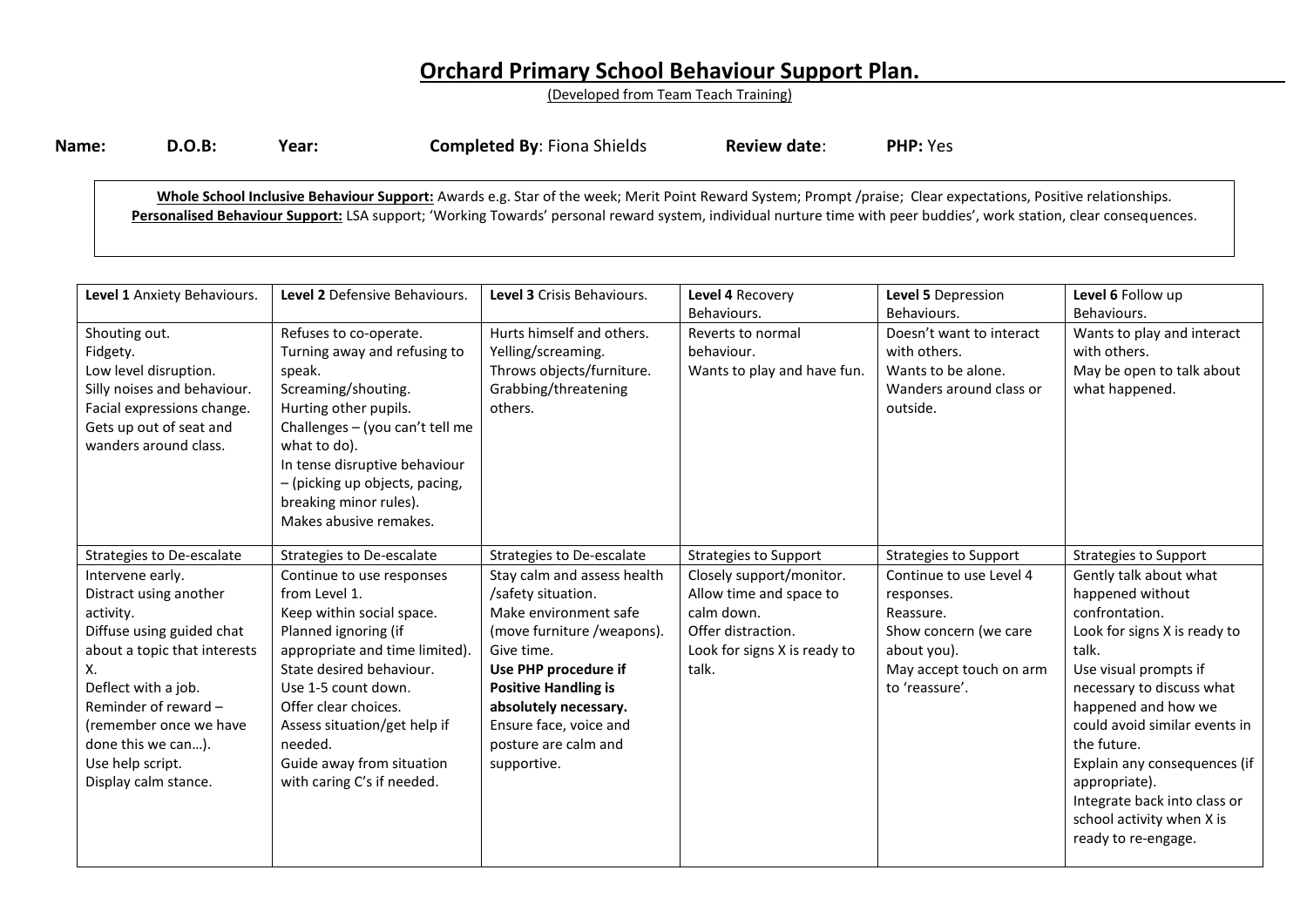# **APPENDIX C – Use of Restraint Record (From 'Training in Positive Handling' Workbook v.2013 by Team Teach)**

| <b>Name of Pupil</b>                                                                                |                                                                                                                 |  |
|-----------------------------------------------------------------------------------------------------|-----------------------------------------------------------------------------------------------------------------|--|
| <b>Class and Year Group</b>                                                                         |                                                                                                                 |  |
| Date and time of incident                                                                           |                                                                                                                 |  |
| <b>SEN/Vulnerable</b>                                                                               | Y/N                                                                                                             |  |
| <b>Staff involved directly</b>                                                                      |                                                                                                                 |  |
| <b>Staff witnessed</b>                                                                              |                                                                                                                 |  |
| Other pupils involved directly                                                                      | <b>Any SEN/Vulnerable</b><br>needs? Y/N                                                                         |  |
| Other pupils involved as witnesses                                                                  | <b>Any SEN/Vulnerable</b><br>needs? Y/N                                                                         |  |
|                                                                                                     | Description of incident (including any attempts to de-escalate and warning given that restraint<br>may be used) |  |
|                                                                                                     |                                                                                                                 |  |
|                                                                                                     |                                                                                                                 |  |
|                                                                                                     |                                                                                                                 |  |
|                                                                                                     | <b>Reasons for using restraint</b>                                                                              |  |
|                                                                                                     |                                                                                                                 |  |
|                                                                                                     |                                                                                                                 |  |
|                                                                                                     | <b>Description of restraint used</b>                                                                            |  |
|                                                                                                     |                                                                                                                 |  |
|                                                                                                     |                                                                                                                 |  |
| Details of any injury suffered by staff/pupils (including any first aid/medical attention required) |                                                                                                                 |  |
|                                                                                                     |                                                                                                                 |  |
| Follow Up (including post incident support and any disciplinary action against pupils)              |                                                                                                                 |  |
|                                                                                                     |                                                                                                                 |  |
| <b>Sharing of Information</b>                                                                       | Date parent/carer informed of incident:                                                                         |  |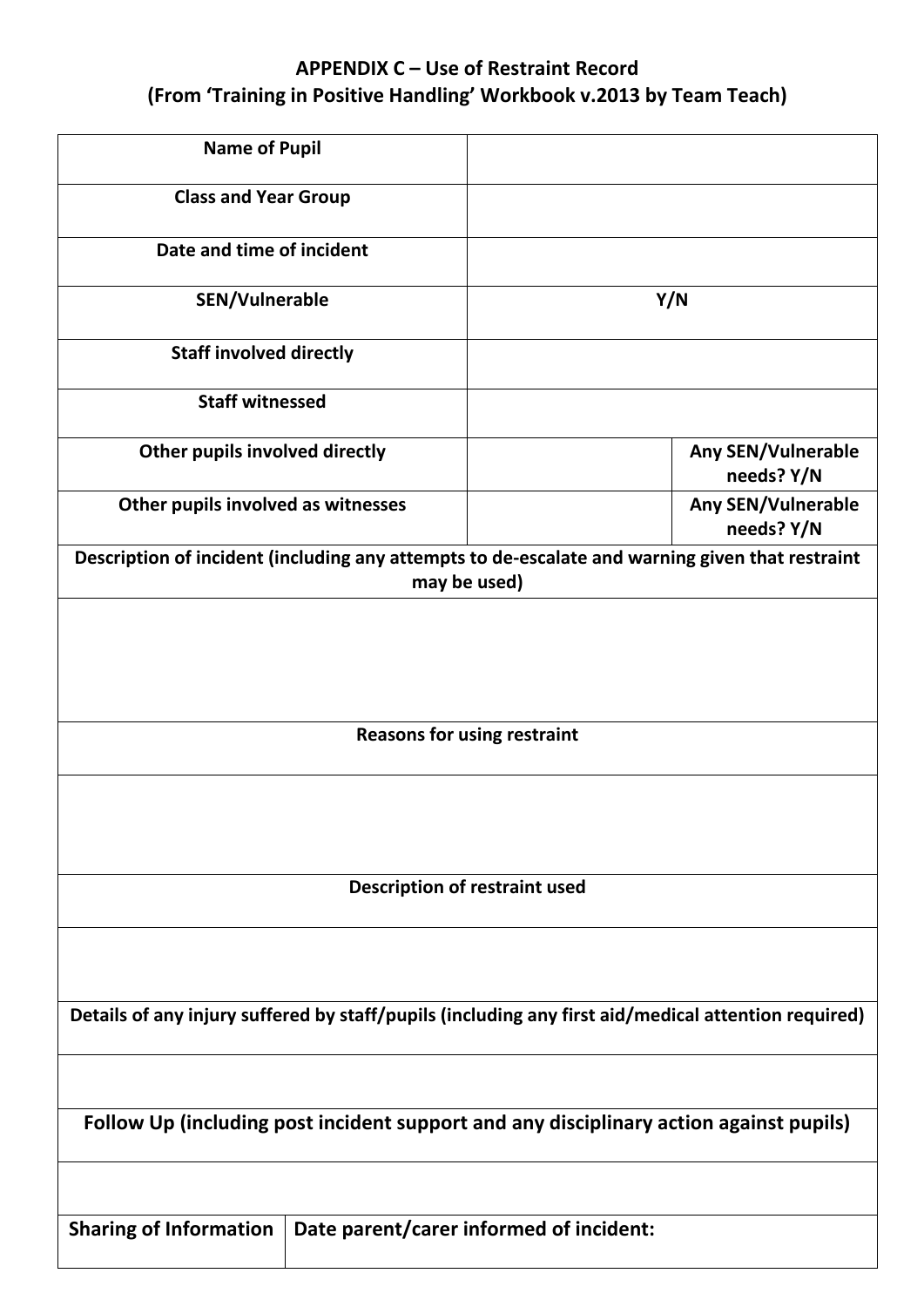|                                          | Time:                             |  |
|------------------------------------------|-----------------------------------|--|
|                                          | By whom informed:                 |  |
|                                          | Outline of parent/carer response: |  |
|                                          |                                   |  |
|                                          |                                   |  |
| Has any complaint been lodged? Y/N       |                                   |  |
| If yes, give details by whom and who to: |                                   |  |
|                                          |                                   |  |
| Name of person<br>compiling report       | Role:                             |  |
| Name of person<br>countersigning report  | Role:                             |  |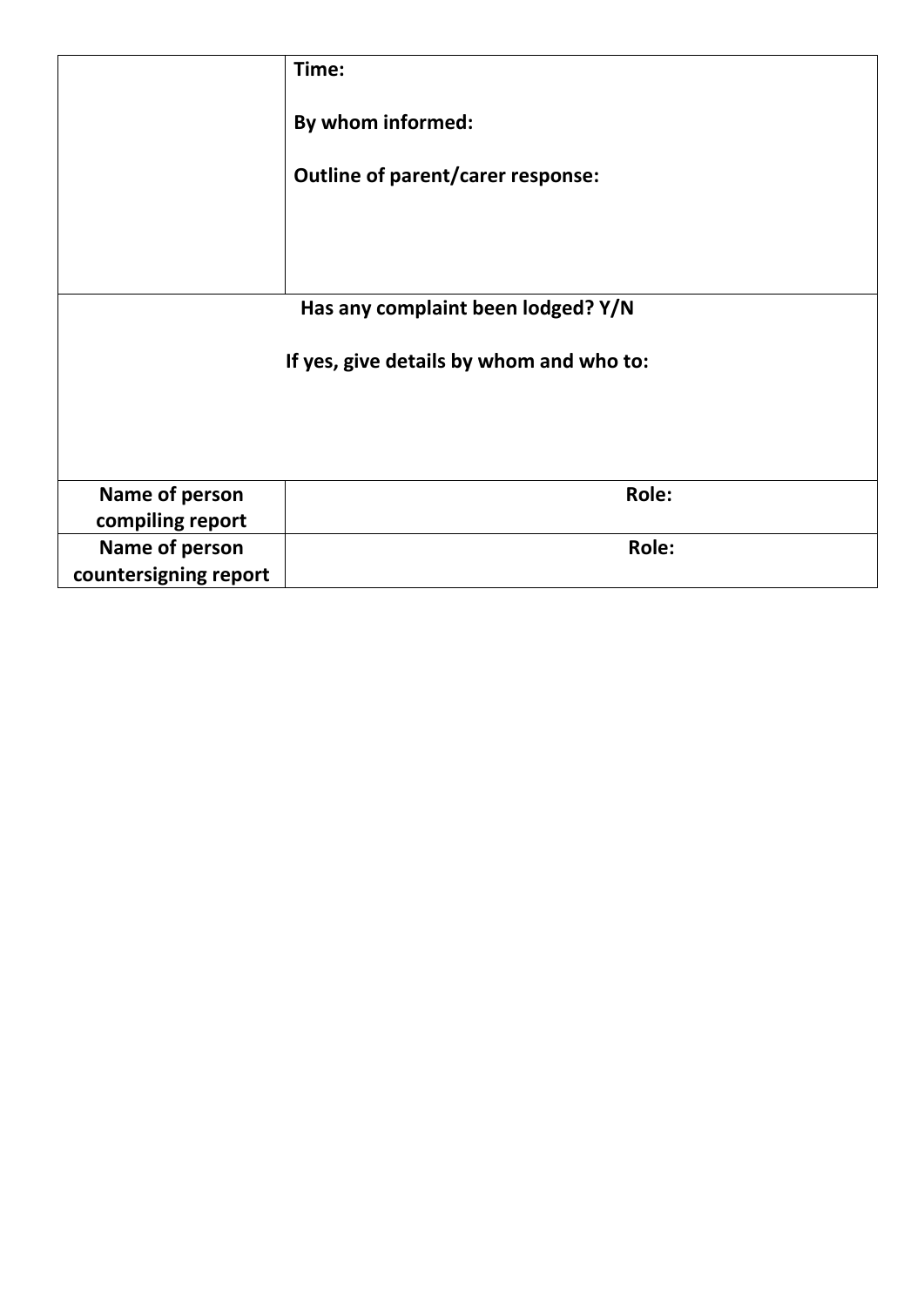# **APPENDIX D**

# **Orchard Primary School De-escalation Techniques**

Consistency is nearly always trumpeted by most staff as the most important behaviour management tool. Therefore, we should all act in a similar way & know what the general response should be.

Staff interactions with pupils are crucial to limiting the frequency, duration and intensity of disruptive behaviours and to promoting their behavioural growth. It is axiomatic that, if some staff responses promote positive and appropriate behaviours, then others, inadvertently, increase the likelihood of acting-out behaviours.

These responses are grouped as a series of Techniques.

#### **1. GROUP CONTROL**

- **2. ATTITUDE & APPROACH**
- **3. NON-VERBAL BEHAVIOUR**
- **4. VERBAL BEHAVIOUR**

For each factor there are Behaviours which reduce problems and Behaviours which, potentially increase problems.

**GROUP CONTROL** - Good group control is an integral aspect of effective work with young people. If there is no order to group functioning, then neither individual, nor group objectives can be met.

#### **DON'T**

- Be unclear and hurried in speech or actions.
- Overreact.
- Issue complicated instructions.
- Show favouritism or be inconsistent.
- Use ridicule or sarcasm.
- Have inappropriate expectations

**DO**

- Be on time. Starting and finishing on time are very important. This sends signals to children about the importance and value that the adult places upon the activity/lesson and makes colleagues tasks easier.
- Settle the group to its task with as little delay as possible.
- Clearly state the expected task, which must be relevant to the ability and interest levels of all the children.
- Check that you have been understood.
- Be clear and decisive.
- Address and resolve situations don't let them drag on or escalate without attention.
- Be alert to what is going on and ensure that your attention is distributed across the whole group. Scan the group regularly.
- Relate to all the children by verbal exchanges and social reinforcers such as eye contact, facial expressions and nods.
- Most importantly know the Behaviour Policy and stick to it.

#### **ATTITUDE AND APPROACH -** Staff members' attitude and approach in all situations affects the quality of

#### relationships

with pupils. In situations of rising tension, staff attitude and approach is crucial. It can improve or complicate the chances of success.

#### **DO**

- Appear calm and collected if possible you are communicating messages. Be clear and firm about boundaries of acceptability.
- Show a non-biased nature and be aware of self-fulfilling prophesies and labelling.
- Be prepared to listen.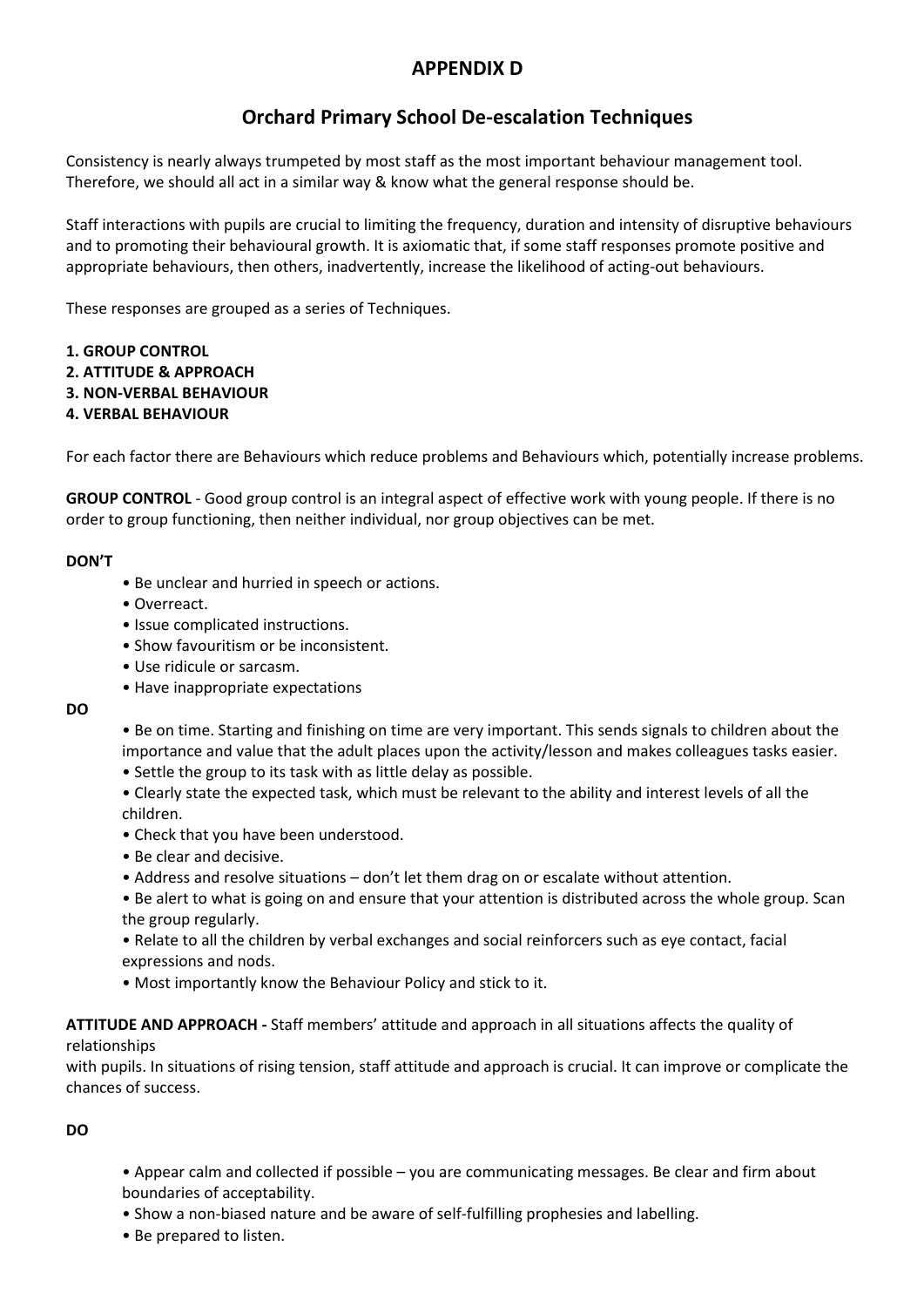• Know when the situation is stalemate. Don't create a win – lose situation without it being a calculated decision.

- Be flexible in thought and response. Use tangential techniques.
- Value people as individuals.
- Wherever possible, show trust and allow pupils to solve their own problems.

#### **DON'T**

- Be fooled into thinking you should always be able to deal with any situation.
- Expect colleagues to do without your support.
- Be unfair or hostile.
- Inflate the situation out of proportion
- Allow yourself to be wound up.
- Carry on, if you know you are wrong.
- Re-start the argument or incident once calm has been achieved.
- Use unnecessary peer group pressure.

**NON – VERBAL BEHAVIOUR -** The primary reason for using and interpreting non-verbal signals is to reinforce positive

behaviour quietly, but frequently; to de-escalate at a very early stage, or signal low key staff involvement. Once sent, there will normally be a response. Similarly, acknowledging such signals from a pupil or the group also enables low key responses from staff.

#### **DO**

- Make an attempt to look at an individual when you are making an important point.
- Be aware of the signals given out by your body position and posture. Try to sit down.
- Nod your head to indicate attentiveness.
- Smile particularly to show agreement.
- Be aware of the physical distance between yourself and others and the message it conveys.
- Raise your eyebrows to question.
- Use hand, shoulder and whole body gestures to support decision.
- Seek signals that your message has been correctly received.

#### **DON'T**

- Invade personal space.
- Stand over pupils in a threatening manner.
- Appear to lack confidence.
- Appear tense.
- Retaliate with physical gestures.
- Use inappropriate physical contact with any child.
- Be oblivious to signals within the environment.
- Remain static.
- Appear intimidated

N.B. People on the autistic spectrum often have difficulties interpreting non-verbal communication.

**VERBAL BEHAVIOUR -** Verbal communication operates at many levels within the teaching, caring and therapeutic processes at school. It is probably, the most important tool staff have in helping young people towards personal growth and, employed correctly, the most powerful de-escalation skill staff have in their possession.

#### **DO**

- Acknowledge the existence of a problem check for anxiety (however it is manifested).
- Give reassurance and offer support.
- Be aware of voice quality, pitch and power, make good use of pauses allow take up time.
- Paraphrase what has been said and check back with the child that it is understood.
- Present facts or issues which may not be known to the child.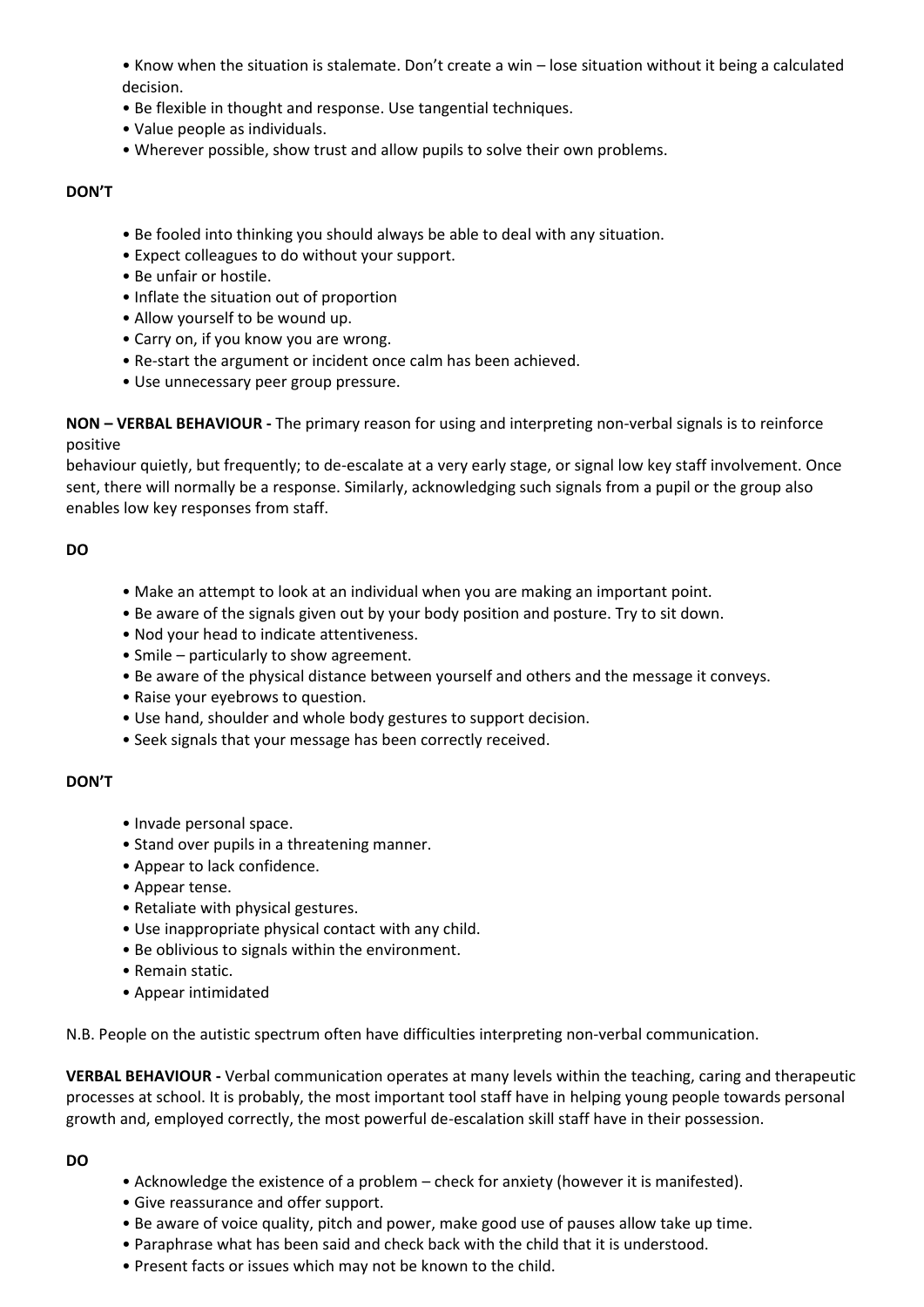• Put the onus on the child to resolve the situation wherever possible; pointing out consequences, offering choices and alternatives. Always provide an 'escape route'.

- Use the word "we" in discussion and explain that the solution can be a "together" one.
- If you can, offer "If I were you……, but it's up to you", programming leads.
- Identify the options give three, with the preferred choices always last.
- Use thank you to assert pupil compliance.

#### **DON'T**

- Ever place the young person in a position of no escape.
- Use destructive criticism, sarcasm, belittling method to humiliate.
- Remind the child of previous incidents.
- Use personal details in front of a group.
- Make unrealistic threats.
- Make insensitive remarks.
- Lose your temper.
- Make "You Will' statements.
- Allow the "You can't make me I won't" type situations to develop.
- Get involved in "You did no I didn't", type arguments.

• Argue with adults present – if you think parents may disagree with the school's position see them separately to the pupil. Then invite the pupil in to discuss "we have agreed that" decision made.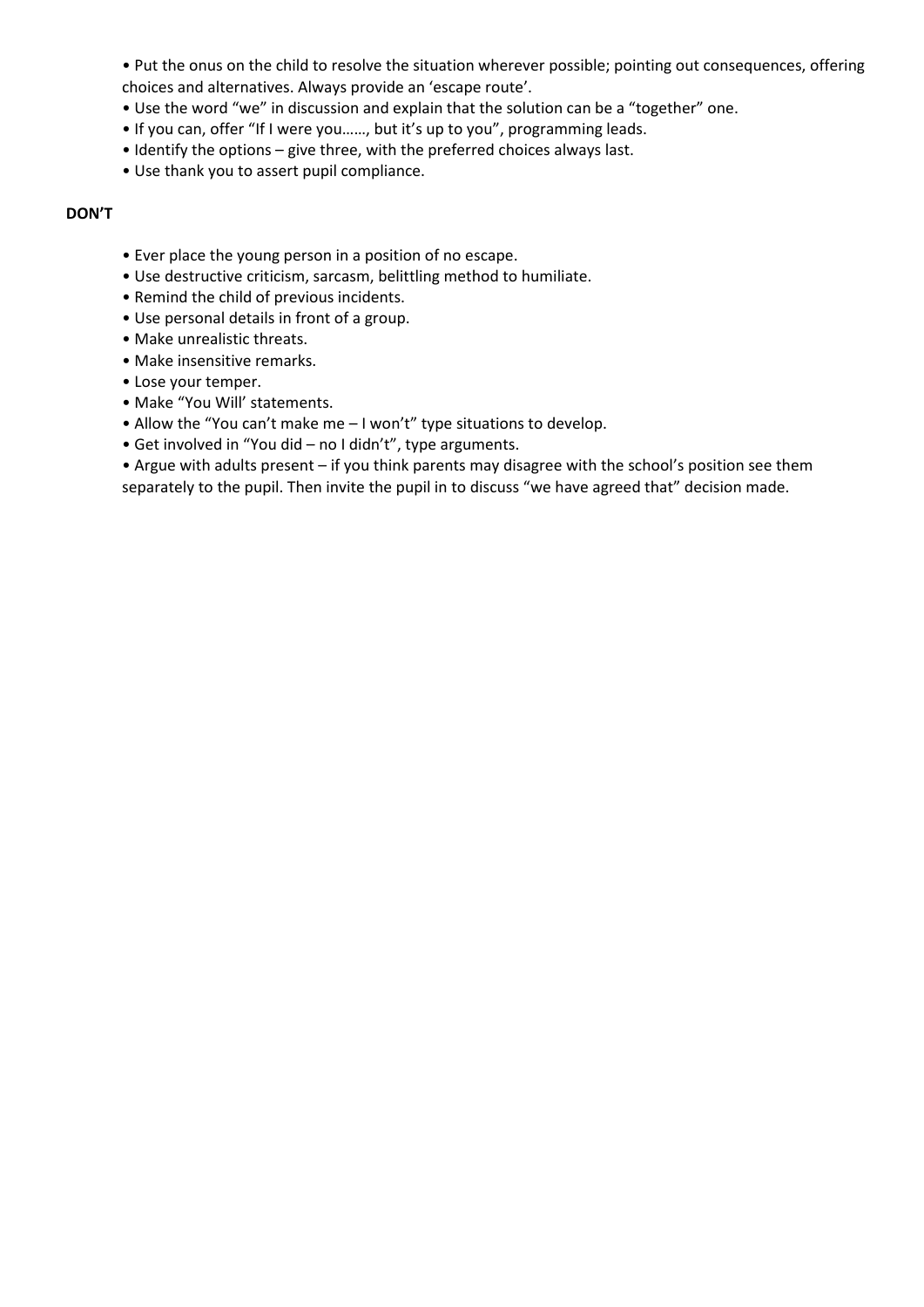# **APPENDIX E**

#### **USE OF REASONABLE FORCE GUIDANCE FOR SCHOOL LEADERS, STAFF AND GOVERNING BODIES**

### ABOUT THIS GUIDANCE

(i) This is non-statutory guidance from the Department for Education. It is intended to provide clarification on the use of force to help school staff feel more confident about using this power when they feel it is necessary and to make clear the responsibilities of school leaders and governing bodies in respect of this power.

(ii) This advice replaces "The use of force to control and restrain pupils – Guidance for schools in England".

WHAT LEGISLATION DOES THIS GUIDANCE RELATE TO?

Education and Inspections Act 2006.

WHO IS THIS GUIDANCE FOR?

This advice is aimed at governing bodies, head teachers and school staff in all schools.

#### KEY POINTS

(i) School staff have a legal power to use force and lawful use of the power will provide a defence to any related criminal prosecution or other legal action.

(ii) Suspension should not be an automatic response when a member of staff has been accused of using excessive force.

(iii) Senior school leaders should support their staff when they use this power.

What is reasonable force?

(i) The term 'reasonable force' covers the broad range of actions used by most teachers at some point in their career that involve a degree of physical contact with pupils.

(ii) Force is usually used either to control or restrain. This can range from guiding a pupil to safety by the arm through to more extreme circumstances such as breaking up a fight or where a student needs to be restrained to prevent violence or injury.

(iii) 'Reasonable in the circumstances' means using no more force than is needed.

(iv) As mentioned above, schools generally use force to control pupils and to restrain them. Control means either passive physical contact, such as standing between pupils or blocking a pupil's path, or active physical contact such as leading a pupil by the arm out of a classroom.

(v) Restraint means to hold back physically or to bring a pupil under control. It is typically used in more extreme circumstances, for example when two pupils are fighting and refuse to separate without physical intervention.

(vi) School staff should always try to avoid acting in a way that might cause injury, but in extreme cases it may not always be possible to avoid injuring the pupil.

2 Who can use reasonable force?

(i) All members of school staff have a legal power to use reasonable force1.

1 Section 93, Education and Inspections Act 2006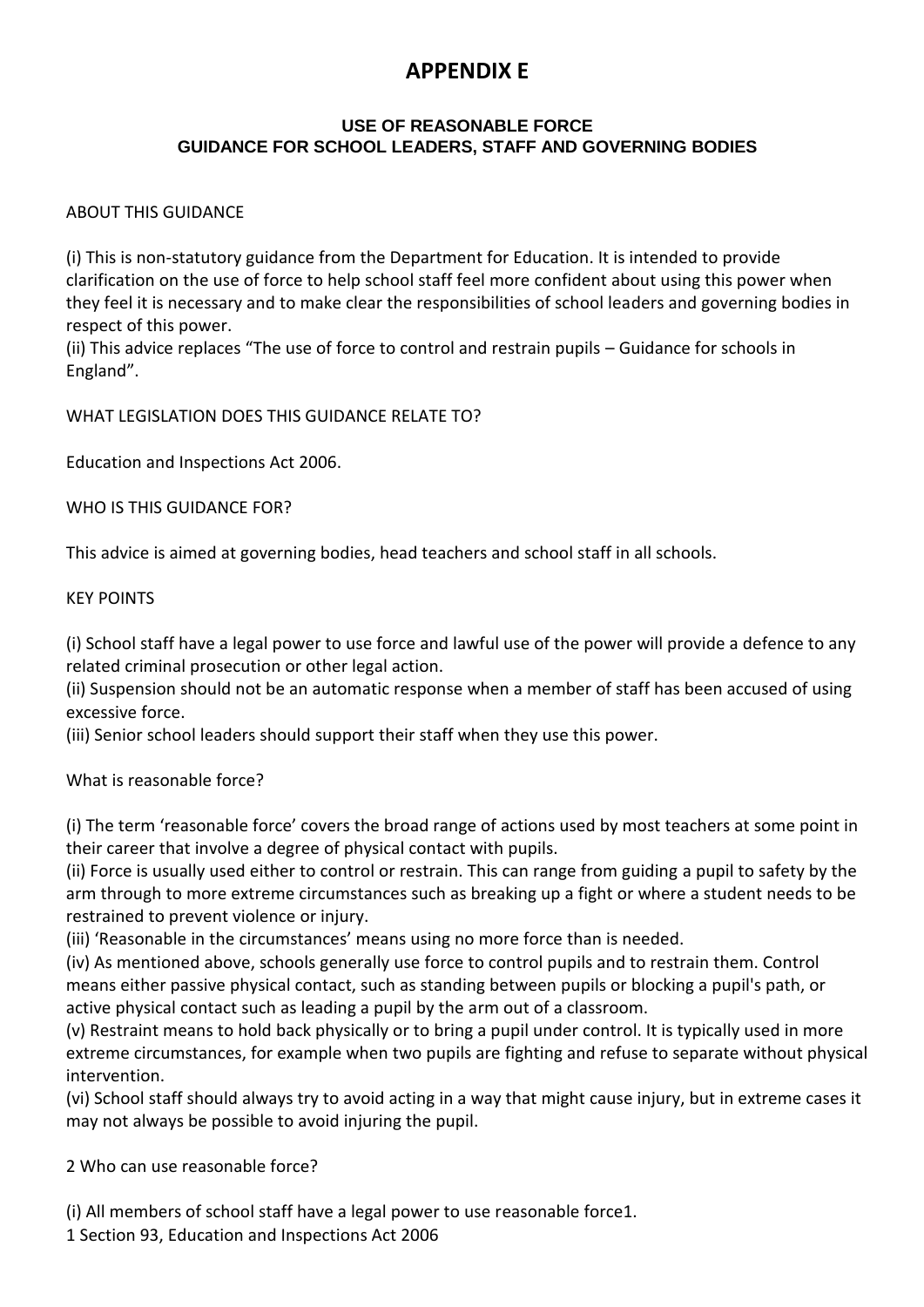(ii) This power applies to any member of staff at the school. It can also apply to people whom the head teacher has temporarily put in charge of pupils such as unpaid volunteers or parents accompanying students on a school organised visit.

3 When can reasonable force be used?

(i) Reasonable force can be used to prevent pupils from hurting themselves or others, from damaging property, or from causing disorder.

(ii) In a school, force is used for two main purposes – to control pupils or to restrain them.

(iii) The decision on whether or not to physically intervene is down to the professional judgement of the staff member concerned and should always depend on the individual circumstances.

(iv) The following list is not exhaustive but provides some examples of situations where reasonable force can and cannot be used.

Schools can use reasonable force to:

- remove disruptive children from the classroom where they have refused to follow an instruction to do so;
- prevent a pupil behaving in a way that disrupts a school event or a school trip or visit;
- prevent a pupil leaving the classroom where allowing the pupil to leave would risk their safety or lead to behaviour that disrupts the behaviour of others; and
- prevent a pupil from attacking a member of staff or another pupil, or to stop a fight in the playground.
- Schools cannot:
- use force as a punishment it is always unlawful to use force as a punishment.

4 Communicating the school's approach to the use of force

(i) Every school is required by law to have a behaviour policy and to make this policy known to staff, parents and pupils. The governing body should notify the head teacher that it expects the school behaviour policy to include the power to use reasonable force.

(ii) There is no legal requirement to have a policy on the use of force but it is good practice to set out, in the behaviour policy, the circumstances in which force might be used. For example, it could say that teachers will physically separate pupils found fighting or that if a pupil refuses to leave a room when instructed to do so, they will be physically removed.

(iii) Schools do not require parental consent to use force on a student.

(iv) Schools should not have a 'no contact' policy. There is a real risk that such a policy might place a member of staff in breach of their duty of care towards a pupil, or prevent them taking action needed to prevent a pupil causing harm.

(v) By taking steps to ensure that staff, pupils and parents are clear about when force might be used, the school will reduce the likelihood of complaints being made when force has been used properly.

# 5 Using force

A panel of experts identified that certain restraint techniques presented an unacceptable risk when used on children and young people. The techniques in question are:

Physical Control in Care Medical Panel - 2008

- the 'seated double embrace' which involves two members of staff forcing a person into a sitting position and leaning them forward, while a third monitors breathing;
- the 'double basket-hold' which involves holding a person's arms across their chest; and
- the 'nose distraction technique' which involves a sharp upward jab under the nose.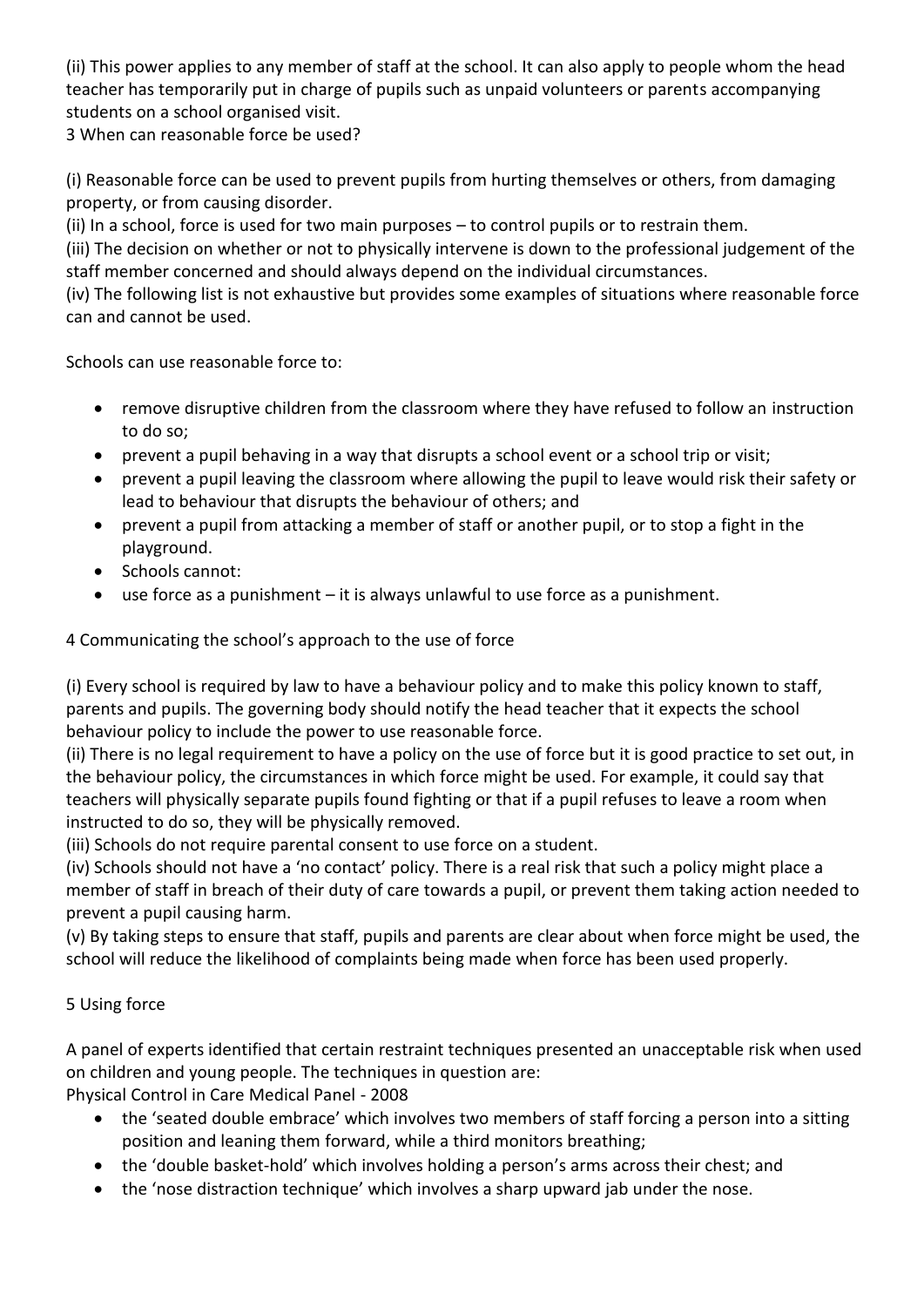## 6 Staff training

Schools need to take their own decisions about which staff will require training in the use of force, and what that training should be. Some local authorities provide advice and guidance to help schools to develop an appropriate training programme.

7 Telling parents when force has been used on their child

It is good practice for schools to speak to parents about serious incidents involving the use of force and to consider how best to record such serious incidents. It is up to schools to decide whether it is appropriate to report the use of force to parents.

In deciding what is a serious incident, teachers should use their professional judgement and also consider the following:

- The pupil's behaviour and level of risk presented at the time of the incident
- The degree of force used
- The effect on the pupil or member of staff
- The child's age 25

8 What happens if a pupil complains when force is used on them?

(i) All complaints about the use of force should be thoroughly, speedily and appropriately investigated. (ii) Where a member of staff has acted within the law – that is, they have used reasonable force in order to prevent injury, damage to property or disorder – this will provide a defence to any criminal prosecution or other civil or public law action.

(iii) When a complaint is made the onus is on the person making the complaint to prove that his/her allegations are true – it is not for the member of staff to show that he/she has acted reasonably. (iv) Suspension must not be an automatic response when a member of staff has been accused of using excessive force. Schools should refer to the "Dealing with Allegations of Abuse against Teachers and Other Staff" guidance where an allegation of using excessive force is made against a teacher. This guidance makes clear that a person must not be suspended automatically*,* or without careful thought. (v) Schools must consider carefully whether the circumstances of the case warrant a person being suspended until the allegation is resolved or whether alternative arrangements are more appropriate. (vi) If a decision is taken to suspend a teacher, the school should ensure that the teacher has access to a named contact who can provide support.

(vii) Governing bodies should always consider whether a teacher has acted within the law when reaching a decision on whether or not to take disciplinary action against the teacher.

(viii) As employers, schools and local authorities have a duty of care towards their employees. It is important that schools provide appropriate pastoral care to any member of staff who is subject to a formal allegation following a use of force incident.

9 What about other physical contact with pupils?

(i) It is not illegal to touch a pupil. There are occasions when physical contact, other than reasonable force, with a pupil is proper and necessary.

(ii) Examples of where touching a pupil might be proper or necessary:

a. Holding the hand of the child at the front/back of the line when going to assembly or when walking together around the school;

- b. When comforting a distressed pupil;
- c. When a pupil is being congratulated or praised;
- d. To demonstrate how to use a musical instrument;
- e. To demonstrate exercises or techniques during PE lessons or sports coaching; and